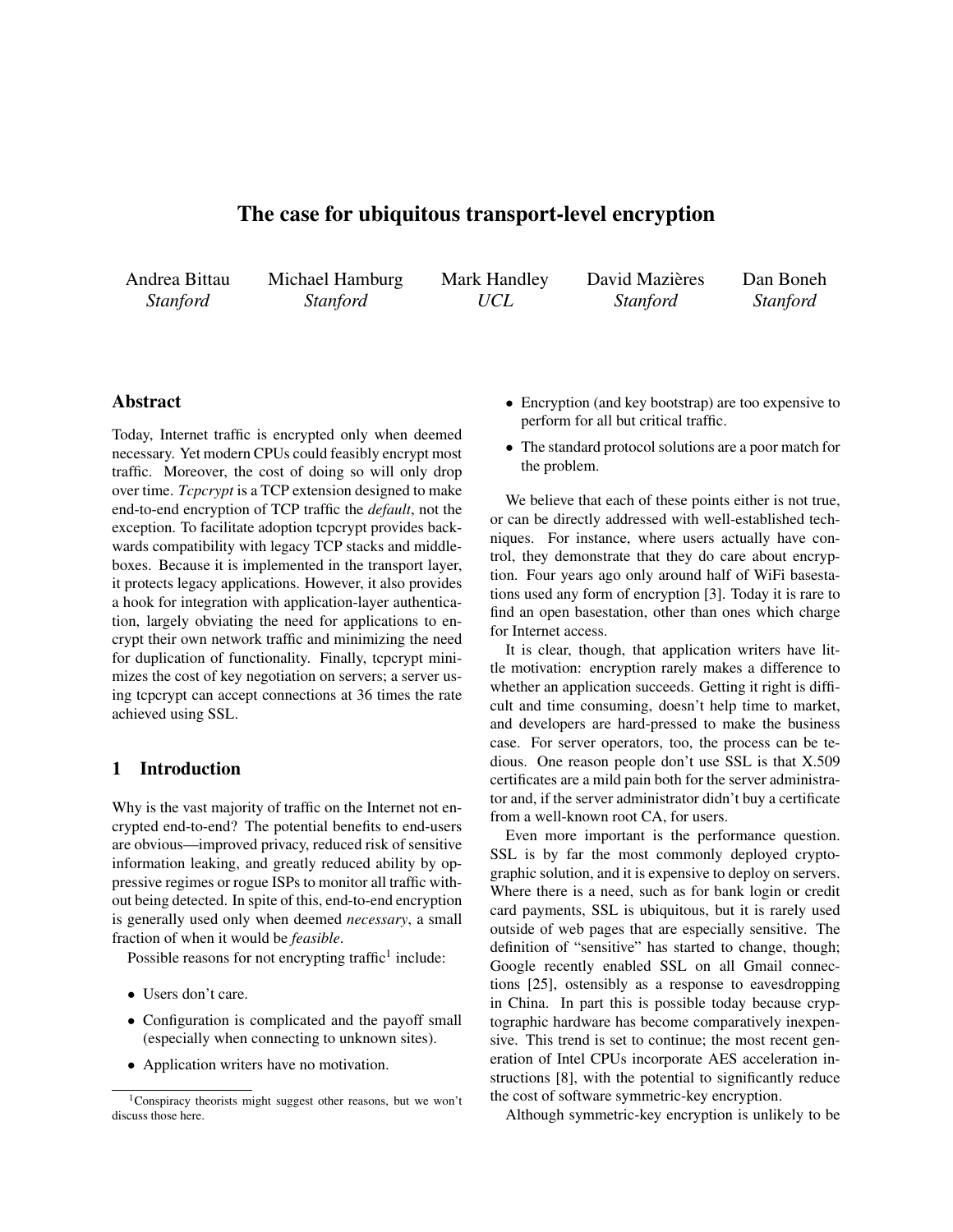a problem, the conventional wisdom is still that it is too expensive to use public-key cryptography to bootstrap a session key for all network connections. Indeed our measurements show that a fully loaded eight-core (2 x Quad-core Xeon X5355) server can only establish 754 uncached SSL connections per second. In fact, this limitation is due to the way SSL uses public key algorithms rather than anything fundamental. We will show that much better server performance is possible with the right protocol design, in part by pushing costs to the client, which does not need to handle high connection rates.

Finally, there is the question of whether current encryption protocols are a sufficiently good match for applications that do not currently use encryption. We believe they are not, for reasons we shall highlight throughout the paper. However, we will describe a subtly different protocol architecture that we believe is a much better fit to the majority of applications. This is not rocket science; it may even be considered obvious. But we believe it makes a huge difference to the deployability of encryption and consequently of authentication in the real world.

# 1.1 Getting the Architecture Right

All the commonly deployed network encryption mechanisms incorporate authentication into the protocol, even if, like WPA, it is as simple as requiring out-of-band password exchange. Indeed this is the obvious way to engineer things; without authentication, it is not possible to determine if your encrypted channel is with the desired party or with a man-in-the-middle. However, we believe that this is fundamentally the wrong design choice.

Encryption of a network connection is a general purpose primitive; regardless of the application, the goal is to prevent eavesdroppers from learning the contents of communications. MACing of packets in a network connection is also a general purpose primitive; no application wants to accept forged or maliciously modified packets. Authentication, however, is not general purpose. The mechanism used for authentication and the information needed to perform that authentication are application-specific. In practice, protocols blur this distinction between general purpose encryption/integrity and special purpose authentication. This has two consequences:

- It tends to encourage inappropriate authentication mechanisms. For example, using SSL to connect to a bank, then simply handing the user's password to the bank, when it is known that people commonly re-use passwords across sites.
- It makes it hard to integrate mechanisms low enough in the protocol stack to really be ubiquitous. For example, adding SSL to an application re-

quires modifying the source code and, potentially, extending its application-layer protocol in a backwards compatible way.

To enable encryption and integrity checking in a gen-eral way for all legacy TCP applications<sup>[2](#page-1-0)</sup>, this functionality must be *below* the application layer. However it cannot be done *cleanly* any lower than the transport layer because this is the lowest place in the stack that has any concept of a conversation. There is also the practical consideration that encrypting below the transport layer will prevent NAT traversal. The clear implication is that embedding encryption and integrity protection *into* TCP would provide the right general-purpose mechanism; in fact, because TCP includes a session establishment handshake, this is simple to do in a backward-compatible way.

To establish session keys in a general way, TCP-level encryption should be divorced from higher level authentication mechanisms. This suggests the use of ephemeral public keys to establish session keys. Such a mechanism, enabled by default, would provide protection against passive eavesdroppers for all TCP sessions, even for legacy applications. We are not the first to suggest such "opportunistic" encryption. Our goal, though, is to provide not just encryption and integrity protection, but also a firm foundation upon which higher-level authentication mechanisms can build. With the right architecture, a diverse set of authentication mechanisms can be devised, each suitable to its own application.

The end point we hope to establish is that all TCP sessions (and SCTP and DCCP, though we don't discuss these further here) are protected against passive eavesdroppers, and that all applications that require authentication should, as a side effect, enjoy protection against active man-in-the-middle attacks, all without duplication of effort. Ideally, an eavesdropper cannot tell from watching the traffic which encrypted sessions will be authenticated.

In this paper, we describe *tcpcrypt*, our implementation of TCP-level encryption. Although the idea is simple, the details really matter, as we will show. We have validated our design by building two implementations, one a Linux kernel module, the other a userspace process using divert sockets. The latter allows use of tcpcrypt on Linux, FreeBSD, and MacOS X without modifying the kernel. Both implementations show excellent performance; we will demonstrate that this is no longer the factor preventing ubiquitous network encryption. We have also implemented application-level authentication protocols that use tcpcrypt to bootstrap authentication. These include X.509 certificate-based authentication, fast password-based *mutual* authentication, and PAKE. Our X.509-based authentication pro-

<span id="page-1-0"></span><sup>2</sup>The vast majority of Internet applications use TCP.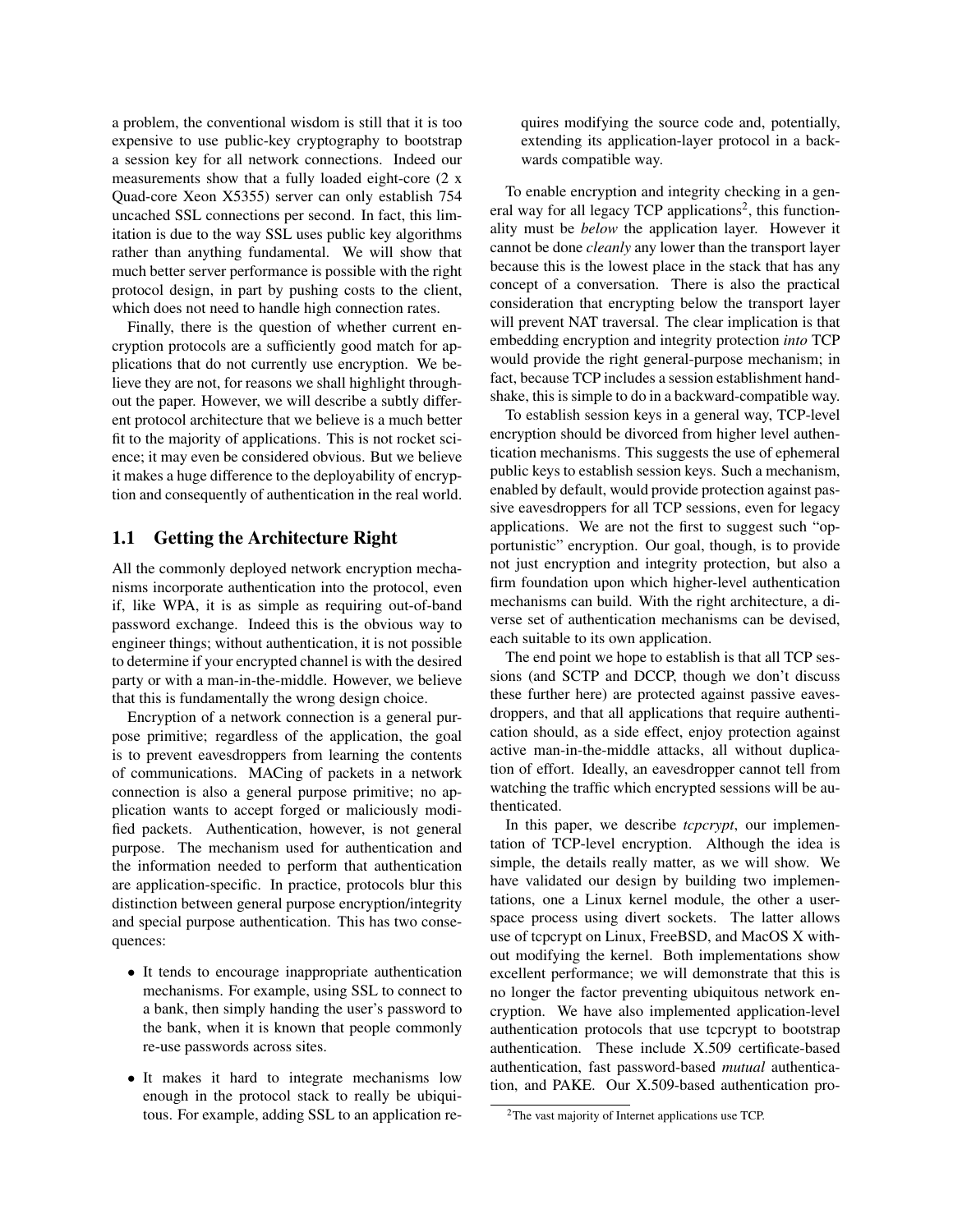vides security equivalent to SSL, but uses batch-signing to run 25 times faster. Moreover, we have implemented X.509 authentication inside the OpenSSL library in a way that preserves the same API and cleanly falls back to vanilla SSL when appropriate. Thus, to take advantage of tcpcrypt in SSL-enabled applications requires only a library update.

# 2 Cryptographic design

The goal of tcpcrypt is to enable the best communications security possible under a wide range of circumstances. In the absence of any authentication, when users browse unknown servers, they should enjoy protection from passive eavesdropping. Though active network attackers may still intercept and monitor communications (there are also legitimate reasons for this, such as transparent proxies and intrusion detection systems), it should be possible to detect such behavior both during communications and afterward. Thus, tcpcrypt should virtually eliminate the possibility of widespread eavesdropping unbeknownst to a user population.

When an application performs any kind of endpoint authentication, it must be able to leverage tcpcrypt to obtain stronger protection of session data. For instance, given a server-side X.509 certificate, the client should be assured of the confidentiality of the data it transmits and the integrity of the data it receives. Any time a user types a password, it should be possible to ensure the confidentiality and integrity of all data sent in either direction.

In all cases, when tcpcrypt achieves confidentiality, it should also provide forward secrecy. As a final goal, tcpcrypt should affect performance as little as possible. Thus, the protocol is designed to minimize the number of cryptographic operations and extra round trips, subject to the limitations of needing to interoperate with legacy end hosts and middleboxes.

#### 2.1 Key exchange protocol

Key exchange is the biggest challenge to tcpcrypt's performance. Forward secrecy requires a pair of hosts to exchange a secret using an ephemeral public key or Diffie-Hellman key exchange the first time they communicate. These operations are far more costly than establishing a TCP connection, but the cost can be asymmetric. For example, a single core of the server in Section [6](#page-9-0) can perform 12,243 encryptions/sec with a 2,048-bit RSA-3 key, but only 97 decryptions/sec.

Servers typically communicate with more peers than clients do, so it makes sense for clients to shoulder most of the cost of key exchange. Thus, by default, tcpcrypt performs the expensive decryption at the client (though for generality, servers may opt to reverse the protocol).



<span id="page-2-0"></span>Figure 1: Tcpcrypt connection establishment with key exchange (left) and session caching (right).

Subsequent connections between the same two hosts can use *session caching* to avoid any public key operations at all, thereby ensuring that, for instance, an active-mode FTP server need not perform RSA decryptions.

The initial key exchange works as follows. Each machine C has an ephemeral public key,  $K_C$ . When C connects to a server  $S$  for the first time,  $C$  chooses a random nonce,  $N_C$ ; S chooses a random secret,  $N_S$ ; the two exchange the following messages, also shown in Figure [1:](#page-2-0)

 $C \rightarrow S$ : HELLO  $S \rightarrow C$ : PKCONF, pub-cipher-list, [cookie]

- $C \rightarrow S$ : INIT1, sym-cipher-list,  $N_C$ ,  $K_C$ , [cookie]
- $S \to C$ : INIT2, sym-cipher, ENCRYPT  $(K_C, N_S)$

Here pub- and sym-cipher-list are used to negotiate cryptographic algorithms. The optional cookie is a SYNcookie that must be echoed by the client to make it harder for packets from forged source addresses to trigger any public-key cryptographic operations in the server. This trade-off is at the discretion of the server; if TCP's 32 bit initial sequence number (ISN) provides enough protection against forged packets, the option space may be deemed better used for other purposes.

 $K_C$  specifies the public key cipher and a pseudorandom function, used below. Quantities from this protocol are then combined into a series of "session secrets" with a Collision-resistant Pseudo-random Function, CPF (currently HMAC):

$$
ss[0] \leftarrow \text{CFF}(N_S, \{K_C, N_C,
$$
  
cipher-lists, sym-cipher  
}}  
ss[i] \leftarrow \text{CFF}(ss[i-1], TAG.NEXT\\_KEY)

If  $\text{ISN}_{C,i}$  and  $\text{ISN}_{S,i}$  are TCP's initial sequence numbers on the client and server for session  $i$ , the two sides then compute a *master secret* as follows:

 $mk[i] \leftarrow$  CPF  $(ss[i], \{TAG\_KEY, ISN_{C,i}, ISN_{S,i}\})$ .

Finally, the two sides use  $\text{CPF}(\text{mk}[i], x)$  on various constants  $x$  to generate encryption and MAC keys (a common technique). From this point on, all further segments in the TCP connection are cryptographically protected.

Note that this full key exchange is only needed for the first connection between two hosts. Hosts can cache  $ss[i]$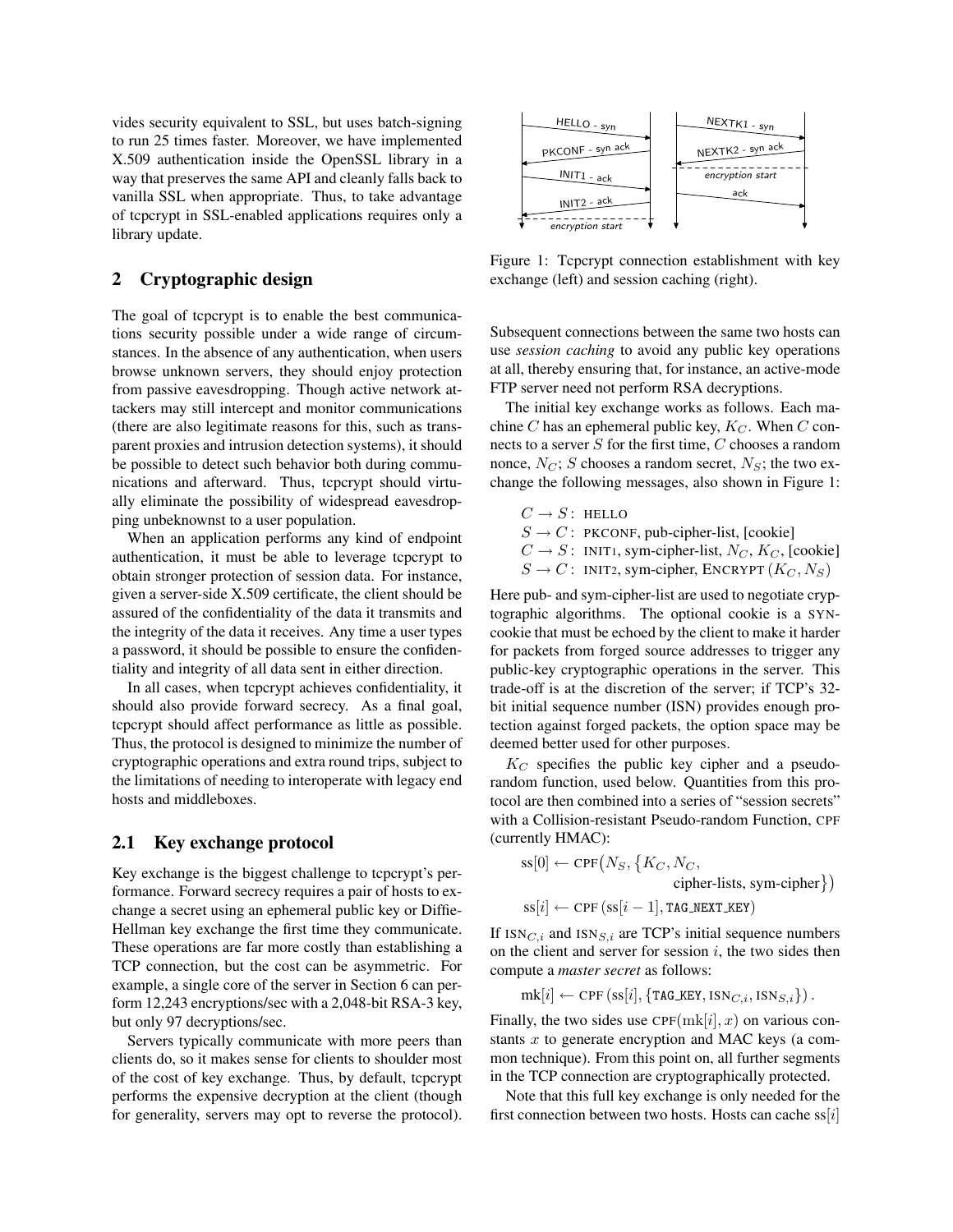for the largest  $i$  used till that point. Subsequent connections between the same two hosts can use this to derive new symmetric keys, thereby avoiding any further public key cryptography and the latency of the full handshake.

### 2.2 Authentication Hooks

To gain stronger benefits from tcpcrypt, applications must be able to make statements about a connection *e.g.,* "All data you read from this connection is sent by user U's browser," or "Any data you write to this connection can be decrypted only by server Y." To make such statements, one must specify what is meant by "this connection" in a way that cannot be interpreted out of context. Tcpcrypt accomplishes this through *session IDs*. A new *getsockopt* call returns a session ID, sid[i], computed from the connection's session secret  $ss[i]$  as follows:

 $sid[i] \leftarrow CPF(ssi[i], TAG\_SESSION\_ID)$ 

If both ends of a tcpcrypt connection see the same session ID, then with overwhelming probability an attacker cannot eavesdrop on or undetectably tamper with traffic—*i.e.,* there has not been a man-in-the-middle attack. Two properties facilitate verification of session IDs. First, they need not be kept secret. Second, with overwhelming probability they are unique over all time, even if one end of a connection is malicious. Hence, a cryptographically endorsed session ID can only ever authenticate a single tcpcrypt connection. In Section [4](#page-6-0) we discuss different ways applications can leverage session IDs.

### 2.3 Proof of Security

To increase confidence in tcpcrypt, we provide a semiformal proof of its security. We assume that the adversary has complete control over the network, and nearly complete control over the users. It can choose when and to whom users attempt to connect, and what data they send, and can delay, drop, modify, and forge packets arbitrarily. Furthermore, since the session IDs  $sid[i]$  are not secret, we assume that the adversary knows them. We do not model malicious machines here, as the adversary can emulate as many of these as it wants. We do not model compromised machines because of space constraints. When we write "client" or "server" in this discussion, we mean a legitimate client or server.

We guarantee the security of tcpcrypt connections only when the session IDs match. In this case, the guarantee is fairly strong:

Definition 2.1 (Security guarantees). *Suppose that users*  $U_1$  and  $U_2$  complete the tcpcrypt protocol on sockets  $S_1$ and  $S_2$ , and arrive at sessions with the same session ID. *Then the following guarantees hold:*

- *The adversary has not tampered with*  $U_1$  *and*  $U_2$ *'s cipher suite choices. Assuming they have chosen a secure cipher suite:*
- Any packet sent by  $U_1$  on socket  $S_1$  (or by  $U_2$  on  $S_2$ ) *gives no information to the adversary other than its length and timing.*
- *If, after TCP reassembly, U<sub>2</sub> receives a sequence of segments*  $p_1, \ldots, p_n$ *, then*  $U_1$  *sent those segments in that order (and no segments before them), and similarly for segments received by*  $U_1$ .

We will show that, unless the adversary has broken the underlying cryptographic primitives, its probability of violating this guarantee is very small. Specifically:

Theorem 2.1 (Security of tcpcrypt). *Suppose that an adversary* A *can violate the tcpcrypt security guarantee with probability*  $\epsilon$ *. Suppose that it uses m machines in its attack, and begins at most* c *connections in total. Then there are five simple modifications of* A*, running in about the same time as* A*, which aim to do the following things:*

- *Find a collision in* CPF*.*
- *Break the pseudorandomness of* CPF*.*
- *Break the public-key cipher.*
- *Break the MAC.*
- *Break the symmetric cipher.*

*The sum of their probabilities of success is at least*

$$
\epsilon - 3c^2/2^{k+1}
$$

*where*  $k \approx 256$  *is the minimum of the min-entropy of a public key, or the length in bits of*  $N_S$  *or*  $N_C$ *.* 

*Proof.* Define  $NEXT(k) := CPF(k, TAG_NEXT_KEY)$ . Suppose that  $U_1$  and  $U_2$  have the same sid, and that for  $U_1$  it is sid[i] for some i, where:

 $ss[0] = \text{CPF}(N_S, \{K_C, N_C, \text{cipher-lists}, \text{sym-cipher}\})$  $\text{sid}[i] = \text{CPF}(\text{NEXT}^i(\text{ss}[0]), \text{TAG\_SESSION\_ID})$ 

Because everything passed to CPF has a unique parse, the sid must have been computed by  $U_2$  in the same way and in particular with the same values of  $N_S, N_C, K_C$ , the same cipher suite lists and the same cipher choice or else the computation contains a hash collision. What is more, the  $N_S$ ,  $N_C$ , and  $K_C$  values are chosen at random, and so with probability at least  $1 - 3c^2/2^{k+1}$  they are unique. For the rest of the proof, assume that this is the case.

Now, each of  $U_1$  and  $U_2$  is either a client or a server. Because their  $K_C$ ,  $N_C$  and  $N_S$  values match, they can't both be clients or both be servers; without loss of generality, say  $U_1$  is the client (which generated  $K_C$  and  $N_C$ ), and  $U_2$  is the server (which generated  $N_S$ ).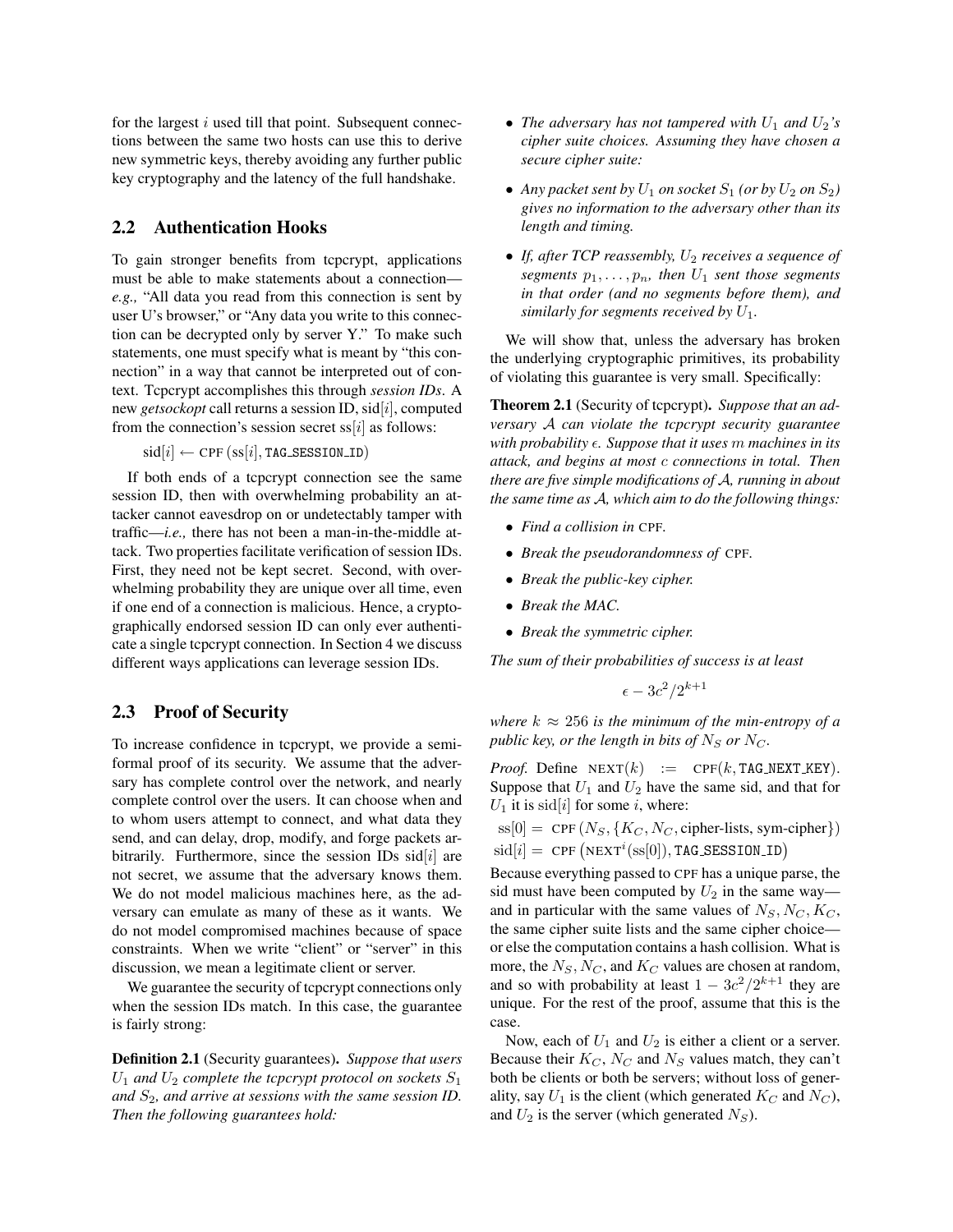We will next show that this  $N<sub>S</sub>$  remains secret. We first replace  $\text{ENCRYPT}(K_C, N_S)$  with an encryption of zero (but the client still decrypts it to  $N<sub>S</sub>$ ). If the adversary notices this, then it has broken the public-key cipher. After this change,  $N<sub>S</sub>$  is only used as a key to CPF. Furthermore, CPF is evaluated on  $N<sub>S</sub>$  only once by  $U_2$  and once by  $U_1$ , with a nonce  $N_C$  in the other argument; if the adversary replays  $\text{ENCRYPT}(K_C, N_S)$ , then  $CPF(N_S, \cdot)$  will be called with different nonces. Because CPF is pseudorandom, we can replace its outputs  $ss[0]$ with independent random values; if the adversary notices this, then it has broken CPF. Continuing in this manner, we can replace ss[i],  $mk[i]$ , sid[i] and the encryption and MAC keys with random values, and the adversary will not notice this, either.

If the initial sequence numbers do not match, the client and server will arrive at different (secret, random) MAC keys, and so as long as the MAC is unforgeable, neither will accept any packets at all. Otherwise since every packet is MACed with associated data that includes the 64-bit extended sequence number, they must be received unmodified and in order. Finally, if the symmetric cipher is secure against chosen-plaintext attacks, the only information that the adversary can learn about a segment is its length and timing. This completes the proof.  $\Box$ 

# 3 Integration with TCP

Integrating tcpcrypt into TCP posed a number of challenges ranging from the basic to the baroque. First, we have to extend TCP in a backwards compatible way. If a tcpcrypt client connects to a tcpcrypt server, encryption should be enabled by default, but if it is a legacy server, the session must fall back to regular TCP behavior.

The same issue applies with middleboxes. Tcpcrypt must work through NATs, so it cannot protect the TCP ports. Tcpcrypt must also work correctly when faced with firewalls that do not understand the tcpcrypt extensions. For an example of how broken firewalls have inhibited innovation, we need look no further than Explicit Congestion Notification (ECN). ECN should be harmless to deploy—it uses TCP options in the handshake to negotiate the capability, then uses two bits from the old IP Type-of-Service field to indicate congestion, and finally signals this in feedback using a previously reserved TCP flag. ECN is built into all the main modern operating systems, but is disabled by default. This is because a small number of home gateway/firewall boxes crash when they see the reserved TCP flag set to one.

This has taught us to avoid protocol changes to TCP that are not carried in TCP options. Firewalls might drop unknown options, or might completely drop packets with unknown extensions; a TCP extension needs to be robust to either and correctly fall back to regular TCP behavior.

Finally we risk being hoisted by our own petard. Traffic normalizers [\[9\]](#page-15-3), as implemented in pf [\[10\]](#page-15-4) and some other firewalls, enforce conservative rules on protocol behavior and consistency. This limits design flexibility.<sup>[3](#page-4-0)</sup>

# 3.1 Initial TCP Handshake

Ideally the key exchange for tcpcrypt would be performed in TCP's three-way connection setup handshake, as this would add no additional network latency to establishing encrypted sessions. We can't quite achieve this for the first connection between two hosts—rather, we require adding information to the first four packets of the session, as shown in Figure [1.](#page-2-0) To be backwards compatible with regular TCP, any data we can add to the SYN and SYN/ACK packets must fit within the TCP options field, which is limited to 40 bytes, some of which are required to negotiate other TCP functionality. This requires HELLO and PKCONF to be small. HELLO requests encryption; PKCONF acknowledges the use of encryption and states the list of public key ciphers that can be used for the subsequent key exchange. Receipt of a SYN/ACK without PKCONF causes fallback to vanilla TCP.

The INIT1 message cannot be small, as it must contain the client's public key. The public key cannot fit into an option, so instead we re-purpose the data portion of one packet in each direction to carry it. The data payload is only co-opted in this way after tcpcrypt negotiation has succeeded, which ensures that key data never accidentally gets passed to applications by legacy TCP stacks. INIT2 is sent in response to INIT1 in the same way.

We use a single TCP "CRYPT" option; HELLO, PKCONF, INIT1, and INIT2 are suboptions of CRYPT. This reduces the use of scarce TCP option numbers, but more importantly it ensures that if a middlebox is going to remove one option, it should remove them all. If either host receives a TCP segment without a CRYPT option during session establishment, tcpcrypt falls back to vanilla TCP. This ensures interoperability with nontcpcrypt-aware stacks and middleboxes that strip out unknown options. Applications can test whether tcpcrypt is used by calling *getsockopt* to request the *session ID*, which returns an error on downgraded connections.

Tcpcrypt also incorporates a re-keying mechanism, allowing session keys to evolve later in the connection to avoid using a single set of session keys for too long.

### 3.2 Session Caching

Applications such as the Web often establish more than one TCP connection between the same pair of hosts in rapid succession. When they do this, the amount of data

<span id="page-4-0"></span><sup>&</sup>lt;sup>3</sup>One of us sometimes regrets writing the Normalizer paper.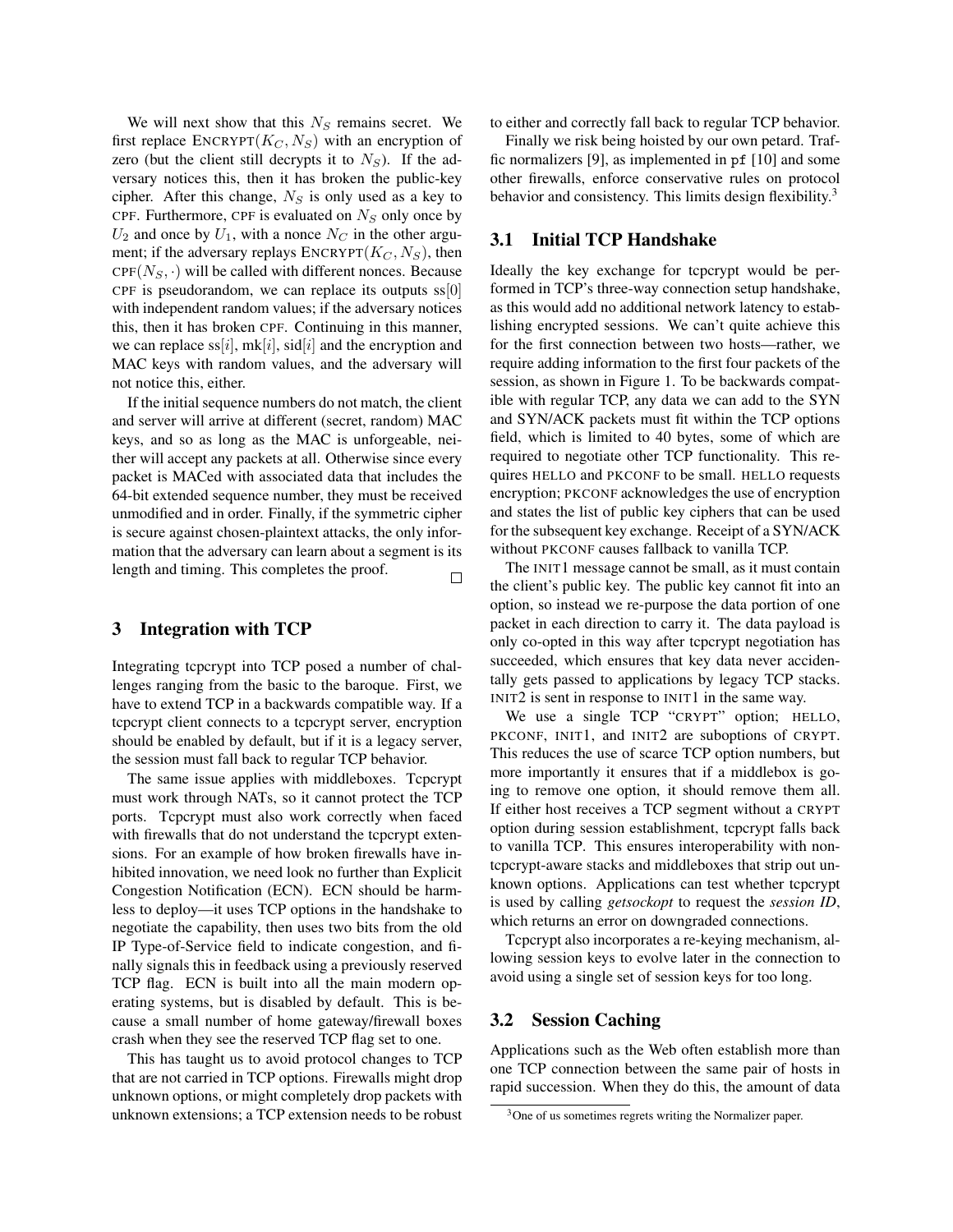transferred per connection can be quite small—often a few KBytes. If we have to pay the full cost of running the public key operations to establish these short-lived sessions, tcpcrypt can become a bottleneck. Fortunately we can use the same solution as SSL—cache the cryptographic state from one TCP connection and use it to bootstrap subsequent connections.

To do this we use two more CRYPT suboptions, NEXTK1 and NEXTK2, also shown in Figure [1.](#page-2-0) We cannot depend on the IP address in the SYN packet to locate the correct state because the client may have moved, or a different client may have acquired the DHCP lease used by a previous client. Thus NEXTK1 contains nine bytes of the next session ID,  $\text{sid}[i+1]$ . This allows the server to verify that it has the correct cached state before using it to enable encryption. It also makes it hard for DoS attackers to flush the server's cache by spoofing packets. In the event of a cache miss, the server returns PKCONF and the protocol falls back to ordinary key exchange.

## 3.3 Protocol and Data Integrity

Unlike SSL, one of tcpcrypt's goals is to provide integrity protection for the TCP session itself, defending against attacks that might reset the connection [\[5\]](#page-15-5), insert data into it, or otherwise interfere with its progress [\[14\]](#page-15-6). To do this, tcpcrypt adds a MAC option to every TCP packet after the INIT1/INIT2 exchange. Packets received with an incorrect or missing MAC are silently dropped.

This MAC option authenticates a segment's payload as well as a pseudo-header comprising most of the TCP header fields and options, as shown in Figure [2.](#page-5-0) We need to be pragmatic about which fields are covered by the pseudo-header. The TCP ports cannot be covered, as NATs re-write them. The MAC option is zeroed out in the pseudo-header, since it cannot authenticate itself.

Replay attacks could present a potential issue when TCP's sequence space wraps. Instead of sequence and acknowledgment numbers, the pseudo-header contains implicitly extended 64-bit values that cannot wrap. The acknowledgment number is fed separately into the MAC value, with a technique from [\[15\]](#page-15-7), so as to improve the efficiency of retransmissions (which often acknowledge a different packet from the original).

Extended sequence numbers also solve the problem that PAWS [\[13\]](#page-15-8) was intended to solve, so an encrypted TCP session might omit the timestamp option. This frees up eight bytes of option space; if we use a 64-bit MAC then tcpcrypt will use no more option space than most modern TCP implementations. This is particularly relevant for high performance, because when TCP's window is large it benefits from the robustness provided by Selective Acknowledgments (SACK) [\[19\]](#page-15-9), and we do not wish to reduce their effectiveness.

| src port                             |                         |        | dst port   |           |                 |  |
|--------------------------------------|-------------------------|--------|------------|-----------|-----------------|--|
| seg no.                              |                         |        |            |           | $(64$ -bit seq) |  |
| ack no.                              |                         |        |            |           | $(64-bitack)$   |  |
|                                      | $d.$ off. $ $ flags $ $ | window | checksum l | urg. ptr. |                 |  |
| options $(e.g., SACK)$<br>MAC option |                         |        |            |           |                 |  |
| data (encrypted)                     |                         |        |            | IP length |                 |  |

<span id="page-5-0"></span>Figure 2: A data packet using tcpcrypt. Dashed quantities are not transmitted by TCP though included in the MAC, along with shaded fields.

More subtly, we need to be careful about middleboxes that modify packets. If an implementation does send the timestamp option, tcpcrypt will normalize it to zero in the pseudoheader, as OpenBSD's pf [\[10\]](#page-15-4) modulates its value. All the other options that are commonly modified occur only in the SYN or SYN-ACK, so do not present a problem. Tcpcrypt does provide a secure timestamplike suboption to CRYPT called SYNC. SYNC is covered by the MAC, but fuzzes the clock to avoid the reasons for which pf needs to modulate the timestamp's value. Moreover, the SYNC option is only required for keepalive packets and during re-keying when the connection is otherwise idle. In both cases there is no need for SACK blocks, so the option space is less precious.

Packets with the TCP RST bit set present the final challenge. For full protection, after session establishment we would prefer to drop RST packets that do not contain a valid MAC option. However, RST is TCP's mechanism for informing one side of a connection that the other side no longer has any state for the connection. Under such circumstances it is impossible for a legitimate host to generate a RST packet with the MAC option. Tcpcrypt's default behavior is to reset the connection when receiving a RST with no MAC, so long as it passes the OS's sequence number validity checks. However, some applications (notably BGP routing) have a much stronger requirement to protect against connection resets. For these applications we support a setsockopt that mandates RST packets carry a valid MAC. Such connections will take a long time to time out if one side loses state; however, applications such as BGP and SSH that might require such protection also typically use application-level keepalives to detect liveness and so tear down stale connections.

#### 3.4 Application Awareness

Tcpcrypt serves a dual role: for legacy applications it protects against passive eavesdroppers; for tcpcryptaware applications it enables stronger protection, as we will discuss below. However, it is important to avoid a duplication of functionality.

Consider a tcpcrypt-aware web browser on a tcpcrypt-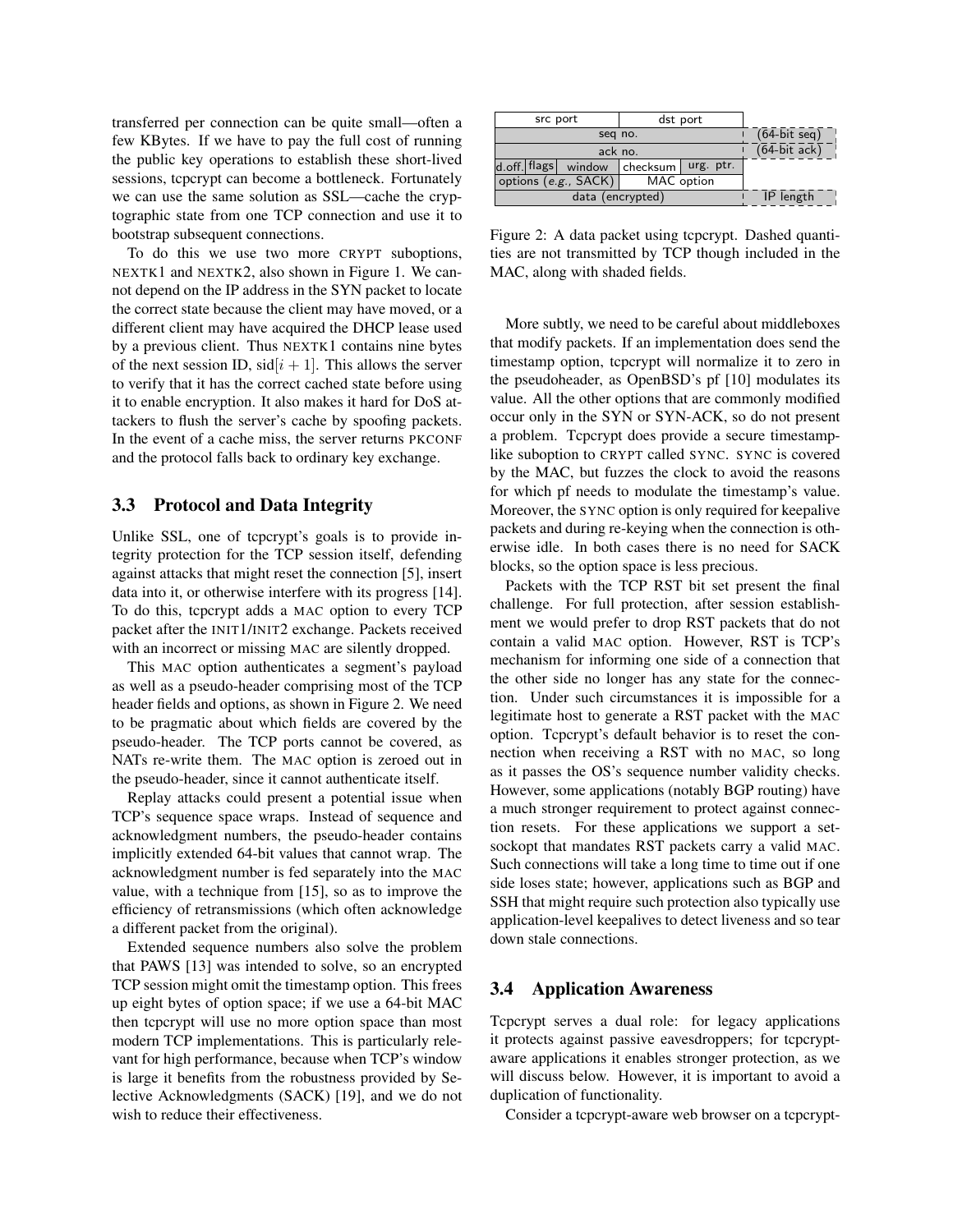capable host that wishes to make an authenticated connection to a web server. The browser might prefer tcpcrypt because of the availability of better password authentication methods, but only if the web server also supports it. Otherwise, it wishes to fall back to SSL.

A potential problem occurs when the client connects to a legacy web server process running on a tcpcryptcapable host. Under such circumstances we do not wish to use both unauthenticated tcpcrypt and authenticated SSL encryption, which would be the default behavior. Rather, the web browser wishes the tcpcrypt negotiation in the SYN exchange to fail unless *both* the host and the web server process can use the tcpcrypt-based authentication.

To get this correct fallback behavior, the HELLO option includes a "*Mandatory Application-Aware*" bit. When set, this bit indicates to the server that it *must not* enable tcpcrypt encryption unless the server application has informed the stack that it is tcpcrypt-aware. The process uses a setsockopt on the listening socket to do this. Our enhanced SSL implementation that uses this mechanism is described in Section [5.3.](#page-8-0)

Tcpcrypt also includes a second "*Advisory Application-Aware*" bit in both the HELLO and PKCONF options. This is used for each side to indicate to the other that the application is tcpcrypt-aware. This is used when applications want to perform authentication over tcpcrypt if the other side is also tcpcrypt-aware, but where it is not necessary to fall back to an unencrypted session if the other side is not tcpcrypt-aware. For example, many websites with low security requirements use HTTP Digest authentication. Such websites can still use HTTP Digest authentication over tcpcrypt (though we would not advise it), but if both the client and server applications are tcpcrypt-aware, it would be possible to drop in CMAC-based mutual authentication instead. However, the client needs to know that the server can do this before sending the HTTP request, and the "*Advisory Application-Aware*" bit provides this information. It is set via a setsockopt before calling connect and retrieved at the other side via getsockopt after the connection handshake completes.

## <span id="page-6-0"></span>4 Authentication examples

User authentication is an area in which there exist simple and well-known techniques qualitatively superior to those in widespread use. For instance, websites typically request passwords be sent straight to the server. As a result, we see many successful phishing attacks. Almost all of these attacks could very easily be defeated with known techniques, were it not for issues of backwards compatibility in protocols and user interfaces. Thus, there are strong incentives to make improvements to authentication in the web and other applications.

To realize this shift to better authentication protocols we need innovation in user-interface design. Currently, HTTP digest authentication, while better than plaintext passwords, is seldom used because web developers shun browsers' ugly gray popup boxes. The challenge is to allow some aesthetic control by web sites while simultaneously ensuring password entry is unambiguously differentiated from web forms (or anything else accessible by JavaScript). Tcpcrypt itself obviously cannot improve user interfaces; the aim is to ensure that when improvements do happen, they can easily be integrated with tcpcrypt to provide security against active attackers.

The hook tcpcrypt provides to application-level authentication is the session ID. This section gives a few examples of how session IDs can be used, assuming the ability to display certificate names and to input passwords from a user securely. Though these examples require modifications to applications, such enhancements can be deployed incrementally using tcpcrypt's Application-Aware bits described in the previous section.

Note that the prevalence of weak authentication makes for some very low-hanging fruit. We do not claim these obvious and well-known fixes as contributions. Nor do we mean to imply that these techniques would not work with application-layer traffic encryption were we to enhance SSL. Our point is merely to illustrate the generality of the session ID abstraction and to help substantiate our claim that tcpcrypt provides encryption as a general building block suitable for a wide range of applications.

The key properties we rely on are that 1) if both ends of a connection see the same session ID, then the session data's confidentiality and integrity are ensured, and 2) session IDs are unique over all time with overwhelming probability, even when one end of a connection is malicious.

#### 4.1 Certificate-based authentication

One common basis for server authentication is certificates, such as the X.509 certificates employed by SSL. (This model may become even more prevalent if DNSSEC gains widespread deployment.) In this model, each server  $S$  has a long-lived public key,  $K_S$ , certified by a trusted authority to belong to a particular common name and organization. The common name or organization can then be presented to the user to inform her of whom she is communicating with.

Certificates permit a trivial authentication protocol:

 $S \to C$ :  $K_S$ , Certificate, SIGN  $(K_S^{-1},$  Session ID)

The server simply signs the session ID, thereby proving it owns one end of the connection, ensuring confidentiality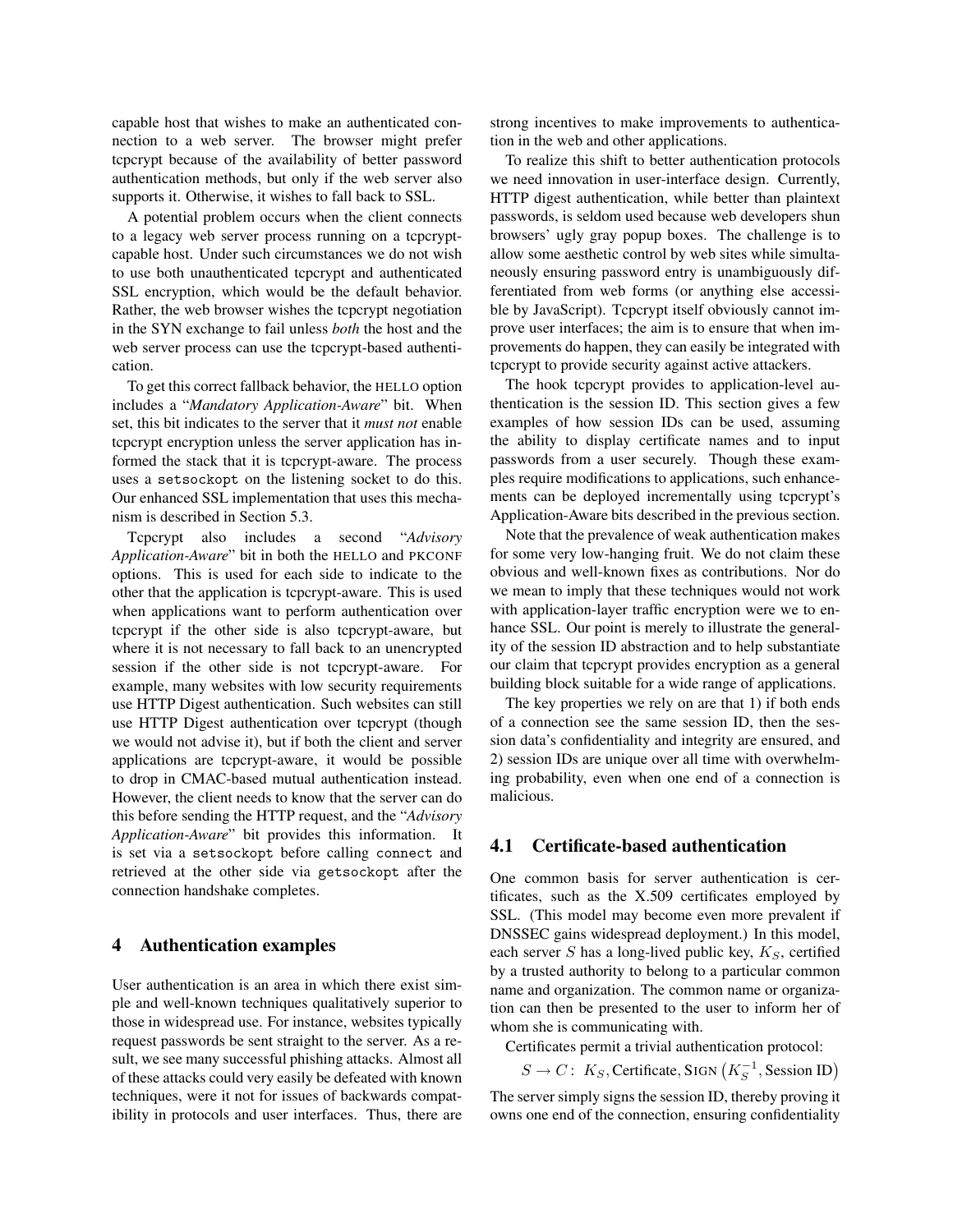of messages sent by the client and integrity of those sent by the server.

The problem with the above protocol is the cost of the SIGN function, which can be comparable to public-key decryption. The cost for the server to compute such a signature for every new client would be comparable to setting up an SSL connection, which is one of the factors dissuading people from using SSL ubiquitously today. While there do exist some faster signature schemes (*e.g.,* [\[7\]](#page-15-10)), the certificate authorities may not be willing to endorse non-standard algorithms.

Fortunately, there is a better approach. Heavily loaded servers can amortize the cost of a single signature over many sessions by signing a batch of session IDs. Session IDs are not secret, so disclosing a batch of them to each client is not a problem.

Once a single session has been authenticated, the same pair of machines can use the existing connection to bootstrap authentication of other sessions using only symmetric cryptography. For instance, they can exchange a MAC key and use it to authenticate future session IDs.

### <span id="page-7-0"></span>4.2 Weak password authentication

Often two connection endpoints share a secret. For instance, a user may remember a password, and a server may store some secret derived from the password. Today, all too often passwords simply authenticate the user to the server and not vice versa. As a basic principle, if we deploy new authentication mechanisms, *any time a user types a password, it should mutually authenticate the client and server to each other*. There is simply no reason ever to use a password to authenticate only one endpoint of a communication. Even if the other end is a server with an X.509 certificate, the certificate may have been fraudulently obtained, or it may be for a "typo" domain name similar enough to the desired one that the user doesn't notice the error.

When a server,  $S$ , is under severe performance constraints, it can perform password authentication using symmetric cryptography. For instance, S may store the secret hash value of a user's password,  $h =$  $H(salt, realm, password);$  a client C can query S for the non-secret salt, then compute  $h$  from a user-supplied password. Section [6](#page-9-0) benchmarks the following trivial authentication protocol for such settings:

 $C \rightarrow S$ : MAC (h, TAG\_CLIENT Session ID)

 $S \to C$ : MAC  $(h, \text{TAG\_SERVER}|\text{Session ID})$ 

This protocol is no more costly or hard to implement than digest authentication [\[6\]](#page-15-11) (in fact, possibly easier, as it requires no randomness beyond that already reflected in the Session ID). Yet it provides better guarantees, namely *mutual* authentication of S to C as well as integrity and confidentiality of all session data. The protocol assures both  $C$  and  $S$  that the other end of the connection knows h. Such a guarantee is different from and complements that provided by certificates—*i.e.,* that a server owns a particular domain name. Domain-name certificates offer important protection in many contexts, but this session-ID-based protocol offers protection even when users do not remember the correct domain name.

We note that even if an attacker hijacks DNS to impersonate S, our protocol is resistant to phishing for users with good passwords. The protocol can be viewed as endorsing the session ID with  $h$ ; since session IDs are unique over time, the attacker may obtain  $MAC(h, TAG\_CLIENT|\text{Session ID})$ , but this value is meaningless in the context of any other connection.

Unfortunately, while the above protocol would be categorically superior to plaintext passwords and digest authentication, we still do not advocate using it except for servers on which stronger authentication would require too much CPU time. The problem is that an attacker who impersonates the server to obtain the first message can then mount an offline dictionary attack on the password, leveraging the single message exchange to guess arbitrarily many passwords. Such an attack may be detectable if the attacker cannot crack the password in time to mount a transparent man-in-the-middle attack—but people are used to clicking reload sometimes when web sites fail and will not be concerned by a single connection failure.

#### <span id="page-7-1"></span>4.3 Strong password authentication

Fortunately, as detailed in Section [6,](#page-9-0) any site that can afford to use SSL today can afford to use a strong password authentication scheme with tcpcrypt. Here we give a simple example of a Password-Authenticated Key-Exchange (PAKE) protocol that that, while considerably more expensive than the previous weak protocol, can nonetheless be implemented with far less overhead than SSL imposes today.

We use a protocol termed  $PAKE_2^+$  in [\[4\]](#page-15-12). The protocol relies on several system-wide parameter choices: a group G of prime order  $q$  (on which the computational Diffie Hellman problem is hard); a generator  $q$  of  $\mathbf{G}$ ; two randomly-chosen elements of  $\mathbf{G}, U$  and  $V$ ; two cryptographic hash functions,  $H_0$  and  $H_1$ , mapping strings to elements of  $\mathbf{Z}_q$ ; and finally, another hash function,  $H$ , onto bit strings the size of a MAC key. At the time a user registers for an account, her client computes:

 $\pi_0 = H_0$ (password, user name, server name)  $\pi_1 = H_1$ (password, user name, server name)  $L = g^{\pi_1}$ 

The server stores  $\pi_0$  and L, but never sees  $\pi_1$ . To authenticate a session, the client chooses a random element  $\alpha \in \mathbb{Z}_q$  and the server chooses a random element  $\beta \in \mathbb{Z}_q$ . The two then engage in the following protocol: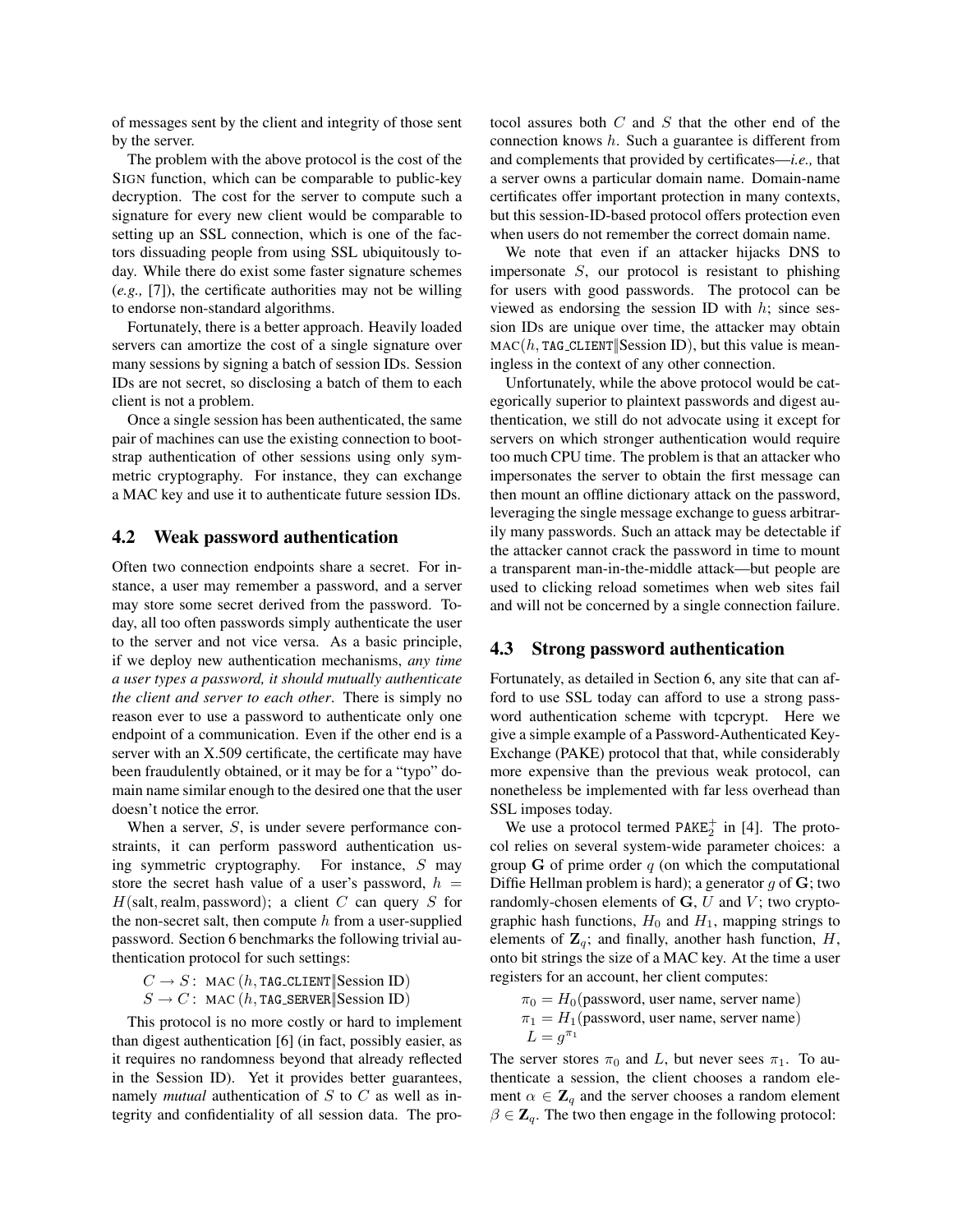$$
\begin{array}{c} C\to S\colon\; g^\alpha U^{\pi_0}\\ S\to C\colon\; g^\beta V^{\pi_0}\end{array}
$$

At this point, both sides compute  $g^{\alpha\beta}$ . They can do this by computing either  $U^{-\pi_0}$  or  $V^{-\pi_0}$  and using it to revert to a regular Diffie-Hellman key exchange. Then both sides compute  $g^{\pi_1\beta}$ . The client can do this because it knows  $g^{\beta}$  and  $\pi_1$ . The server can do this because it knows:  $L = g^{\pi_1}$  and  $\beta$ . Finally, both sides compute:

$$
h = H\left(\pi_0, g^\alpha, b^\beta, g^{\alpha\beta}, g^{\pi_1\beta}\right)
$$

Using h they complete the password authentication protocol of the previous section, but now the order of messages doesn't matter (the client and server can each transmit one of these messages before receiving the other to reduce latency):

$$
\begin{array}{l} S \rightarrow C \colon \text{ MAC } (h, \texttt{TAG\_SERVER} | \texttt{Session ID}) \\ C \rightarrow S \colon \texttt{MAC } (h, \texttt{TAG\_CLIENT} | \texttt{Session ID}) \end{array}
$$

While this protocol is considerably more expensive than the one in the previous section, it has the benefit of protecting users with weak passwords; each guess at the password requires a separate network interaction with a party that knows either the password or  $\pi_0$  and L. Moreover, the protocol is still cheaper than SSL (even combined with tcpcrypt key negotiation). Therefore, we believe it is suitable for use in any application that uses both passwords and SSL.

It is an open question whether we can design password authentication protocols that are highly efficient at the server and offload most of the work to the client. However, should we devise such protocols, they can be deployed after the fact, without modification to tcpcrypt itself. The session ID abstraction nicely separates tcpcrypt's confidentiality and integrity properties, which are solved problems, from authentication, where further innovation may be needed.

#### 5 Implementation

To validate the protocol design and verify its performance, we implemented tcpcrypt in the Linux kernel. We also implemented tcpcrypt as a user-space daemon using divert sockets; this allows tcpcrypt to be deployed easily without requiring any kernel changes. Finally we implemented a range of application authentication mechanisms over tcpcrypt.

## 5.1 Linux kernel implementation

Our kernel implementation of tcpcrypt consists of a 4,000-line loadable module and 70 lines added to the core Linux 2.6.32 kernel to add the necessary hooks. For RSA support, we ported OpenSSL v0.9.8l to the Linux kernel. This required about 400 lines of glue code to export RSA as a Linux crypto module. We also exposed OpenSSL's SHA1 as we found it to perform twice as fast as Linux's implementation.

During the implementation, it became clear that tcpcrypt is incompatible with TCP segmentation offloading, as supported in some modern NICs. As tcpcrypt has to copy the packet to memory to encrypt the data and compute the MAC, segmenting it during this process does not add significant overhead. However, a server running so close to its performance limits that it requires segmentation offloading would likely want to disable tcpcrypt.

### 5.2 Portable userspace implementation

Our userspace tcpcrypt implementation uses divert sockets to access TCP packets entering and leaving the host. Firewall rules select the packets to be diverted, leaving the kernel unchanged. FreeBSD's NAT (natd) is implemented this way. The main advantages of this approach are portability and ease of deployment. Our code is 7,000 lines. We have tested it on MacOS X, FreeBSD and Linux.

The userspace implementation is obviously slower than the native kernel implementation, but it is ideal for early deployment without support from OS vendors. If tcpcrypt is successful and ships in major operating systems, it will still be a long time before older hosts are upgraded. The userspace implementation provides a good interim solution. It can also be run on middleboxes such as firewalls or home gateways to protect traffic to and from legacy local hosts against passive eavesdropping.

The userspace implementation is more complicated than the kernel one as it must track connections, duplicate much of TCP's state machine, calculate checksums again, and rewrite sequence and acknowledgment numbers since we use some bytes of the payload for INIT messages. In SYNs the MSS is reduced to allow space to add the MAC to subsequent packets. In addition, the sending of application data must be delayed until the tcpcrypt handshake completes, which we do by modulating the receive window. Finally, we implement IPC calls to provide the equivalent of *getsockopt*, so the application can extract the session ID to perform authentication.

# <span id="page-8-0"></span>5.3 Integrating tcpcrypt and OpenSSL

If tcpcrypt were enabled by default, then an SSL connection between two tcpcrypt hosts would duplicate effort doing both tcpcrypt and SSL key exchange and encryption. Tcpcrypt's *Mandatory Application-Aware* bit avoids this duplication. To verify this mechanism and to compare the full performance of Apache running SSLover-tcpcrypt using batch-signing to that of vanilla SSL, we implemented tcpcrypt support within the OpenSSL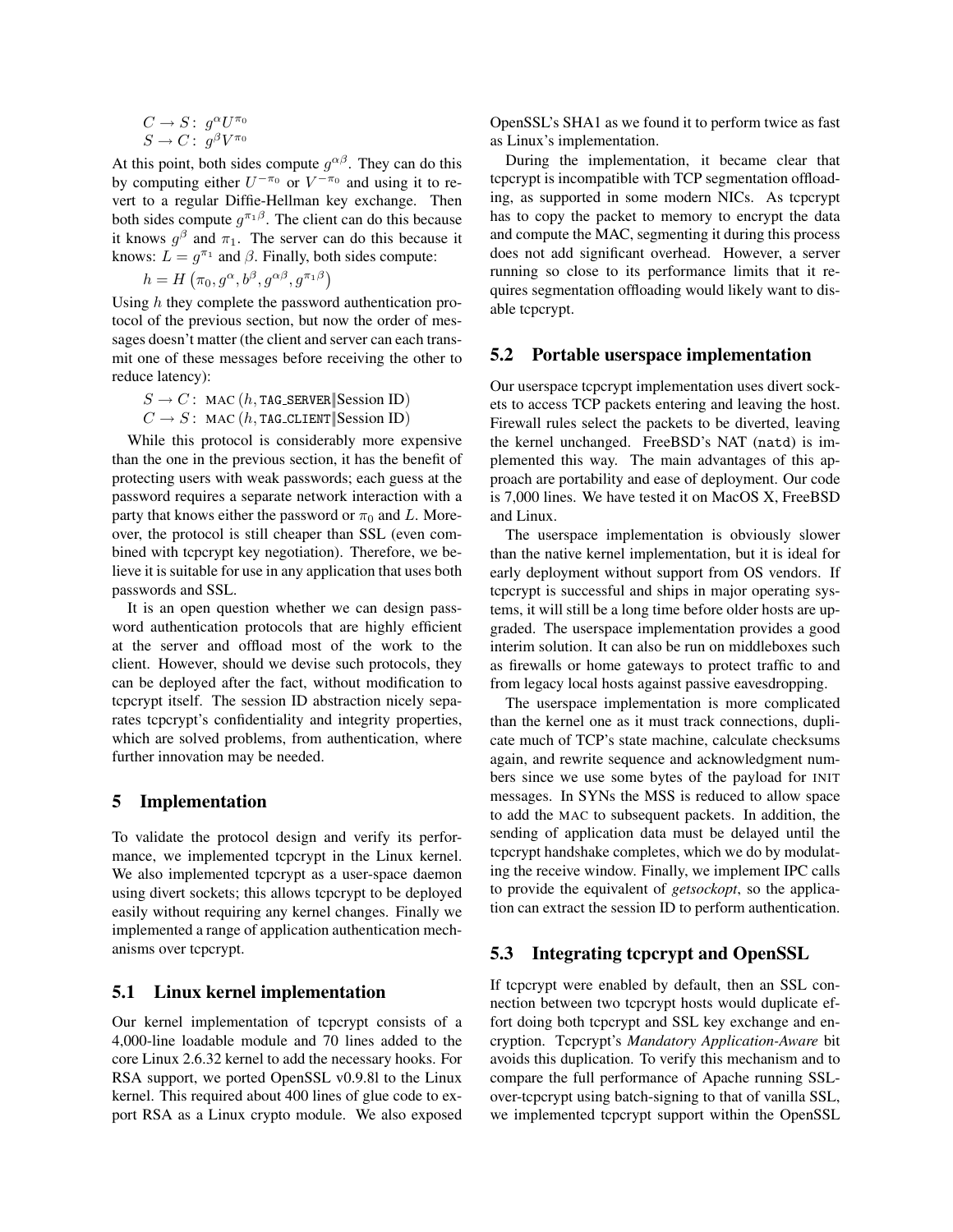v0.9.81e library. We did not modify OpenSSL's API or require applications to set specific parameters to gain the benefits of tcpcrypt and batch-signing—our library is a drop-in replacement for OpenSSL.

Our implementation uses the tcpcrypt setsockopt to notify the kernel that the application supports tcpcrypt, setting the *Mandatory Application-Aware* bit during the handshake. After the TCP handshake, either the session is encrypted and both sides support tcpcrypt-based authentication, or the connection has fallen back to vanilla TCP. The library code then queries with getsockopt to get the session ID. If this returns an error, it falls back to SSL's handshake, otherwise it batch-signs the session ID and sends it to the client.

We modified OpenSSL's BIO layer to call the necessary setsockopt for setting the application bit. The SSL layer, *i.e.,* SSL accept and SSL connect, then deals with the signatures. Thus, so long as the application uses the BIO API, no change to the application is needed to use tcpcrypt-based authentication instead of SSL authentication.

Things are not quite so clean if application programmers manually create sockets using the BSD socket APIs instead of BIO, feeding them directly into SSL accept and SSL connect. These sockets will not have the necessary options set, and so tcpcrypt would disable itself even though the SSL library is capable. In such cases, if upgrading the application is not possible, then a sysctl could be used to set the application bit on by default on specific TCP ports.

Batch signing is implemented per SSL context. A single worker thread (per SSL context) waits on a semaphore for work and batch signs all session IDs it finds on its work queue. The signer thread then wakes up all threads corresponding to the session IDs signed. For batch signing to work, the SSL server must be multithreaded. We note that this implementation naturally scales depending on load: if a single client needs a signature, it is produced right away; when under load, multiple client session IDs will be batch signed to amortize cost. Our OpenSSL patch and batch signing code total 700 lines of code.

# 5.4 Password based authentication

We implemented the weak password authentication scheme in Section [4.2](#page-7-0) as well as the strong scheme from Section [4.3.](#page-7-1) The weak scheme uses CMAC-AES as the MAC, and employs IBM's CMAC patch [\[21\]](#page-15-13) for OpenSSL. We implemented the strong authentication scheme ourselves (500 lines of code) using OpenSSL's built-in support for NIST Prime-Curve P-256.

### <span id="page-9-0"></span>6 Performance and compatibility

If we are to achieve our ultimate goal of encrypting almost all Internet traffic, then the cost of doing so must be sufficiently low that the cost/benefit trade-off makes sense, even when the benefits are small. What then are the costs of running tcpcrypt? Roughly, the performance cost breaks down as follows:

- The cost of the tcpcrypt key exchange.
- The cost of encrypting and MACing every packet on the wire.
- The cost of authentication over tcpcrypt, for applications that choose to authenticate.

We must demonstrate that the first two are small enough they will not significantly degrade the performance of the vast majority of servers (clients are rarely the bottleneck, as they handle only a few connections per second at most). We must also demonstrate that the third is at least as cheap as current deployed solutions.

In addition, we must also demonstrate compatibility. Tcpcrypt must not cause connections to fail that would succeed without tcpcrypt.

### 6.1 Connection setup rate

Just how fast do servers need to accept connections in practice? It is hard to get firm numbers. *YouTube* gets 1 billion hits per day [\[12\]](#page-15-14), thus averaging about 11,500 hits per second. *Facebook* currently gets about 260 billion page views per month [\[20\]](#page-15-15), or around 100,000 per second. Of course a page may require more than one TCP connection, but with HTTP/1.1 the number will be fairly small. Facebook also has over 30,000 servers [\[24\]](#page-15-16). Not all these are front-end servers, but even so it becomes clear that the number of connections that need to be handled per second on each server is unlikely to be more than a few thousand.

To get another perspective, we can examine what an untuned operating system running an untuned web server can achieve. This tells us how default configurations perform, and so what a typical server administrator might expect. Our test machines are eight-core (two Intel Xeon X5355 CPUs) running Linux 2.6.32. Each has 13 1Gb/s NICs connected to client hosts via a LAN. Multiple clients and parallel connections are needed to saturate the server. Untuned, these servers can handle 35,500 TCP connections per second in a simple connection setup and teardown test, or 28,400 connections per second running Apache serving a small static file.

To determine the effect of tcpcrypt, first we need a better control experiment because the untuned numbers above, although typical of most real-world installations,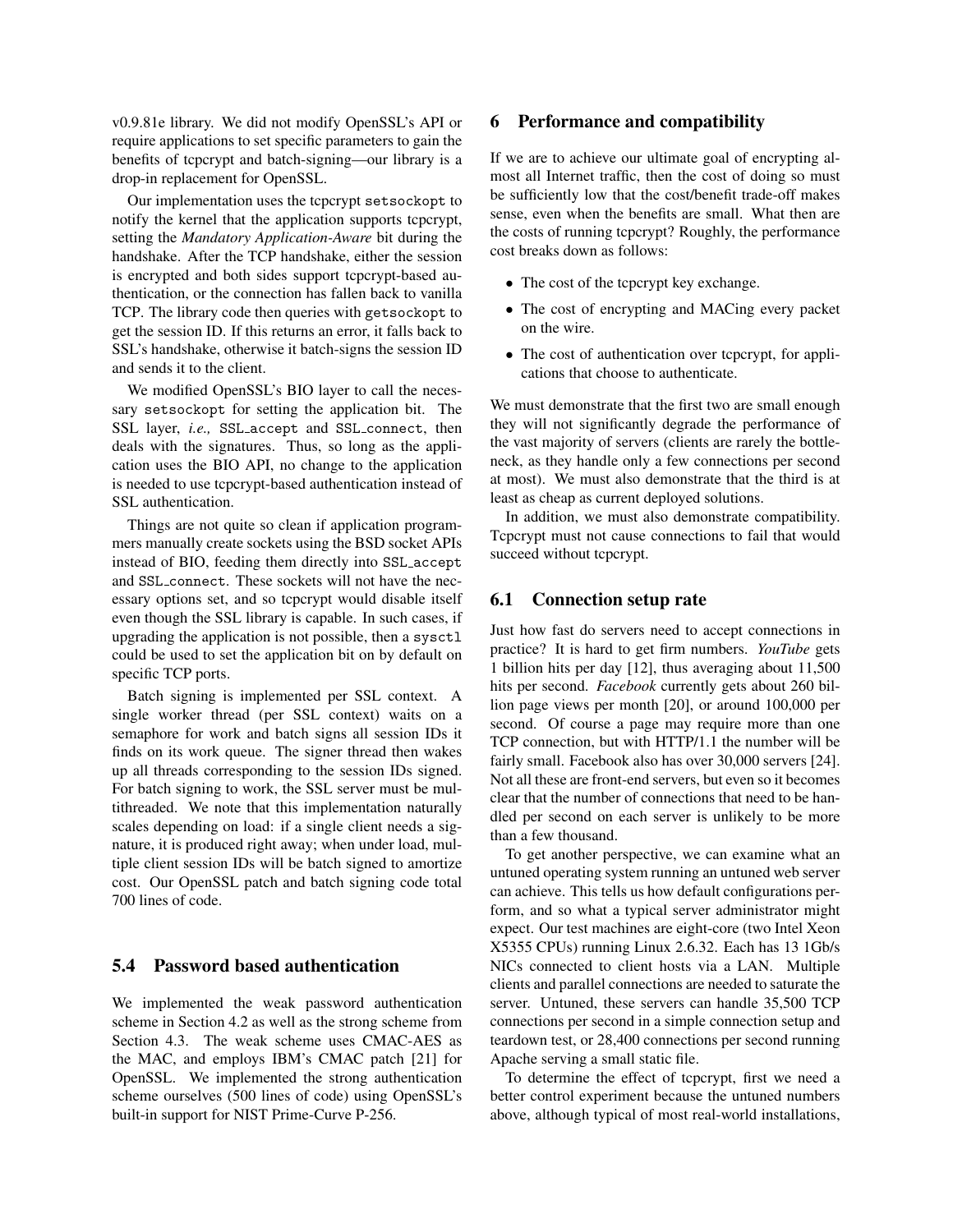fail to fully utilize the machine, leaving some idle time. It took considerable tuning<sup>[4](#page-10-0)</sup> to get the connection setup and teardown test to saturate all the cores. Such a setup is not realistic for normal operation, but we wish to compare against the best-case vanilla TCP, not one that leaves unused CPU cycles. We will compare this optimized TCP against SSL and tcpcrypt.

We expect tcpcrypt to slow down TCP's connection throughput in two main ways. First, uncached tcpcrypt connections use public key operations to setup a connection. This cost is predominantly born by clients, which perform the more expensive RSA decryption operation. We use 2048-bit RSA-3 keys in all benchmarks.

Second, packets are MACed and thus require more CPU cycles and memory accesses. Even with connection caching, which avoids the need for public key cipher operations, four out of six of the packets in an accept/close cycle are MACed (two ACKs and two FINs). We therefore expect a performance degradation both in the uncached and cached connection cases, though uncached connections will be more expensive.

We expect SSL to perform less well than tcpcrypt for two reasons. First, it requires more RTTs to complete a connection because SSL's handshake can only start after TCP's handshake. More notably, uncached SSL connections should be much slower than tcpcrypt's because an SSL server performs the more expensive RSA decryption operation. However SSL also authenticates the server, so this is not an apples-to-apples comparison. We shall examine the cost of tcpcrypt's authentication in Section [6.2.](#page-10-1)

|                            | Connection rate (conn/s) |        |  |
|----------------------------|--------------------------|--------|--|
| Protocol                   | Native                   | Divert |  |
| TCP server                 | 98,434                   | 61,515 |  |
| teperypt server (cached)   | 70,044                   | 38,832 |  |
| tcpcrypt server (uncached) | 27,070                   | 21,908 |  |
| SSL server (cached)        | 39,785                   | 27,348 |  |
| SSL server (uncached)      | 754                      | 743    |  |
| teperypt client (uncached) | 79⊿                      |        |  |

<span id="page-10-2"></span>Table 1: Connection setup rate of tcpcrypt.

Table [1](#page-10-2) shows the results. Both the cached case (same client reconnecting) and uncached case (new client, requiring public key cipher operations) are shown. The two columns benchmark our two tcpcrypt implementations: the kernel one ("Native") and the userspace divert socket one. To get divert numbers for TCP and SSL, we divert all traffic to userspace and back to the kernel; although this isn't useful, it allows us to separate out the different costs and see the overhead of the divert socket separately from additional protocol mechanism in the tcpcrypt userspace implementation.

Tcpcrypt outperforms SSL in the uncached case by a large margin due to reversing the asymmetric RSA costs; the client bears this cost. Tcpcrypt's cached performance is also better than SSL. We note that our kernel implementation is not fully optimized, so it may well be possible to get even greater performance. For example, we could encrypt and MAC data while copying it from userspace rather than doing it on a later pass. This would be an optimization similar to that for checksum calculation already used in Linux.

While TCP can be up to 41% faster for cached connections and  $3.6\times$  faster for uncached ones, we believe that the absolute performance numbers of tcpcrypt have their own merit. Recall that a heavily loaded website like Youtube averages 11,500 connections per second and tcpcrypt should be able to sustain such high load. Also recall that our untuned default configuration server can only handle 35,500 connections running the same benchmark of Table [1,](#page-10-2) also a target that tcpcrypt can meet if some sessions are cached.

The divert socket implementation is slower than our kernel one due to the multiple copies needed for each packet, from the kernel to userspace, and then back to the kernel. Furthermore the userspace implementation needs to (wastefully) duplicate TCP functionality already present in the kernel such as checksum calculations and protocol control block lookups. However, we believe that the absolute performance numbers of our divert socket implementation are sufficient for many situations, especially on clients, where simple installation may be a priority over performance.

#### <span id="page-10-1"></span>6.2 Authenticated connection setup rate

While Table [1](#page-10-2) included SSL as a reference point, it cannot be used to directly compare the two systems because SSL performs authentication by default and thus is stronger than unauthenticated tcpcrypt. As tcpcrypt leaves authentication to applications, we are free to examine different authentication schemes. Our authentication benchmarks cover: tcpcrypt with batch signing (SSL replacement), CMAC password-based mutual authentication (vulnerable to offline dictionary attacks), batch signing combined with CMAC, and  $\text{PAKE}_2^+$  passwordbased mutual authentication (both resistant to offline dictionary attacks). The benchmark and setup is identical to our previous benchmark, but with added applicationlevel authentication after connection setup. We expect tcpcrypt with batch signing to outperform SSL when

<span id="page-10-0"></span><sup>4</sup>This involved running multiple instances of the benchmark on different ports to avoid kernel locks on accept. We set the affinity of each benchmark to one CPU, and used a different NIC per benchmark, with the NIC's interrupt affinity set to the same CPU as the benchmark using the NIC. This resolved in optimal packet scheduling and load balancing that finally brought the system to zero idle time.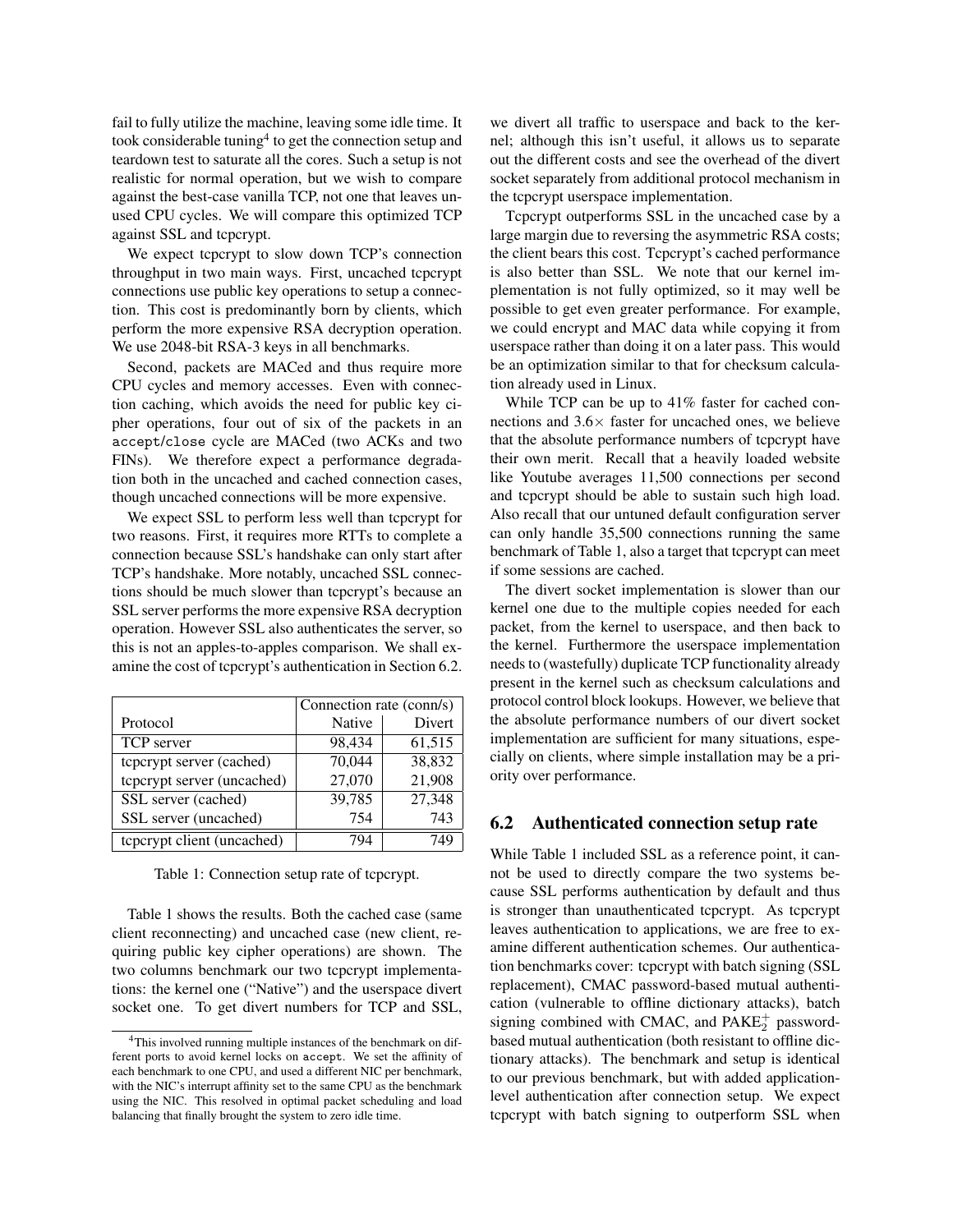<span id="page-11-2"></span>

<span id="page-11-1"></span><span id="page-11-0"></span>Figure 3: tcpcrypt's authenticated connection setup rate.

batching more than one request, as RSA signatures will be amortized. We expect CMAC to outperform RSAbased authentication, because it uses symmetric cryptography only. Our PAKE implementation is so far unoptimized, but even so we expect it to be faster than RSA because it replaces the expensive RSA signature with a few elliptic-curve operations.

Figure [3](#page-11-0) shows tcpcrypt's authenticated connection setup rate when using our kernel implementation ("Native") and our userspace divert socket one. Batch signing performs differently depending on the size of the batch and Figure [3\(b\)](#page-11-1) shows how this scales. Most of the benefits of batch signing arise even with a parameter as low as 100, a number of concurrent clients easily reached when the server is under load. Figure  $3(a)$  clearly shows that there is a range of performance characteristics which applications may choose from. With SSL instead, applications are forced to use relatively low performance one-way authentication. Clearly, one size does not fit all. With tcpcrypt, applications can choose any combination of one-way or two-way authentication and higher performance at lower security or lower performance at higher security. For example, a busy web forum might choose CMAC for its authentication as it requires two-way authentication and high performance, but perhaps is not so security-critical that it needs to thwart offline dictionary

|                      | Connect time (ms) |     |  |
|----------------------|-------------------|-----|--|
| Protocol             | LAN               | WAN |  |
| <b>TCP</b>           | 0.2               | 105 |  |
| Teperypt cached      | 0.3               | 103 |  |
| Teperypt not cached  | 11.3              | 219 |  |
| Teperypt CMAC        | 11.4              | 320 |  |
| <b>Teperypt PAKE</b> | 15.2              | 426 |  |
| SSL cached           | 0.7               | 210 |  |
| SSL not cached       | 11.6              | 321 |  |

<span id="page-11-3"></span>Table 2: Connection setup time.

attacks. This setup would perform 36x faster than SSL on uncached connections, providing stronger (two-way) authentication. A bank instead, might choose PAKE for its authentication, performing slower, but still twice as fast as SSL. Alternatively if a certificate is available, signing plus CMAC could be 24x faster than SSL and still resist offline dictionary attacks. A site requiring only one-way authentication, like a checkout from an online shop that does not require login, can perform up to 26x faster than SSL when loaded and handling over 150 concurrent requests. Tcpcrypt with batch signing is therefore a viable drop-in replacement for SSL, as in all cases its connection setup performance is superior (we shall examine data throughput in Section [6.4\)](#page-12-0). Authentication adds little cost to tcpcrypt: 2% penalty with CMAC or 28% with batch signing under load. We believe this performance to be practical for many servers.

For most clients the performance of the divert socket implementation will be sufficient, providing an easily installed alternative.

Hardware is often used to offload expensive public key cryptography. For example, Sun's UltraSPARC T1 has a Modular Arithmetic Unit for RSA, and can do 2,300 2048-bit signatures per second using all 32 cores [\[18\]](#page-15-17). Tcpcrypt outperforms this using only eight general purpose cores, showing how careful protocol design can avoid the need to throw hardware (and money) at the problem. We argue that offloading asymmetric encryption is no longer needed for network encryption.

# 6.3 Connection latency

Throughput is not the only important metric connection setup latency is also important. We compare the connection setup time from the client's point of view for TCP, SSL and tcpcrypt. We expect tcpcrypt to setup connections faster than SSL because tcpcrypt's handshake requires fewer round trips. Table [2](#page-11-3) shows the time to establish a connection on a LAN (0.2ms RTT) and on a WAN (100ms RTT).

When the connection is cached, tcpcrypt adds very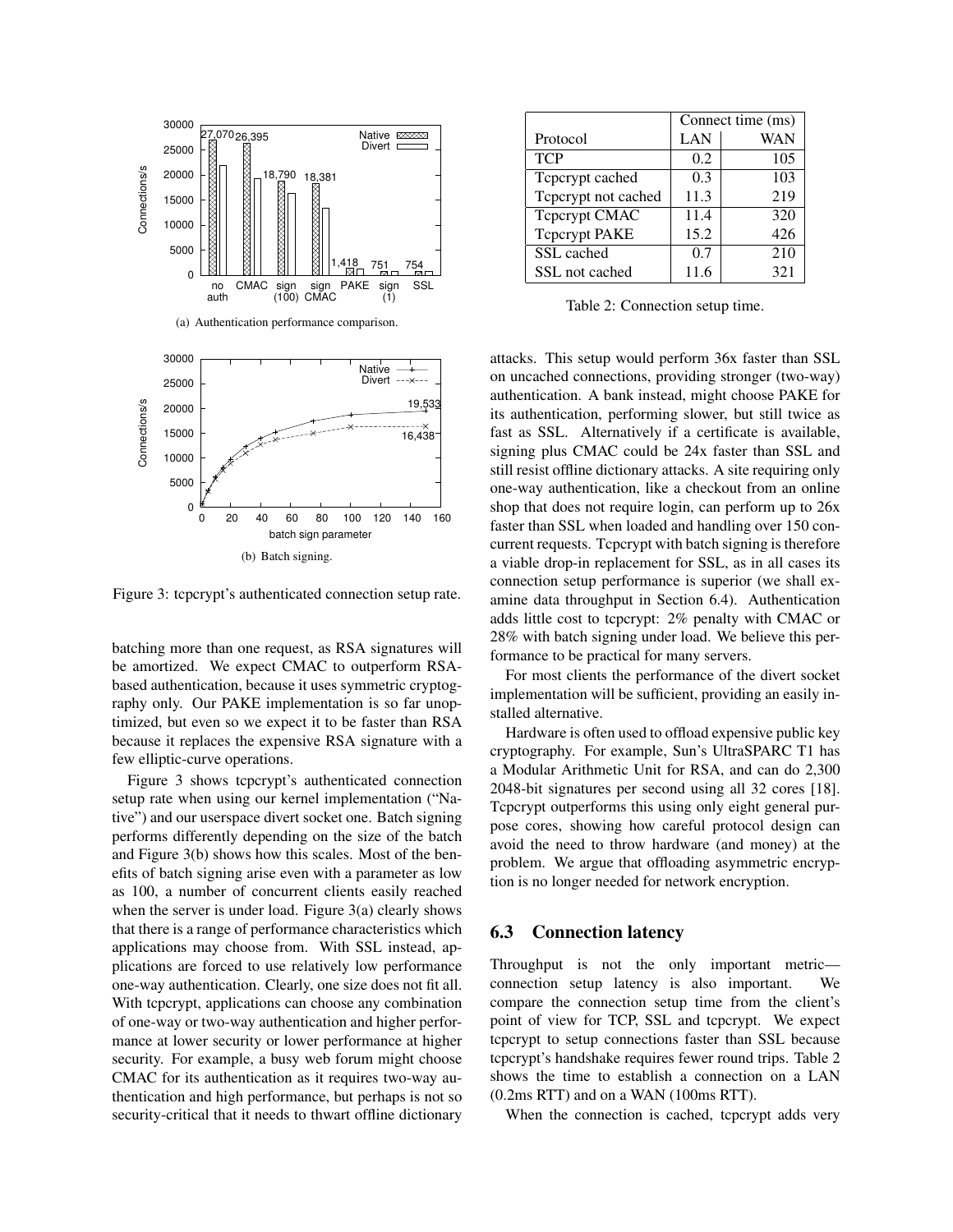little delay to TCP because no extra RTTs are needed. Tcpcrypt does extra work to advance keys and MAC the ACK, hence it takes fractionally longer. SSL cached takes considerably longer because its negotiation can only start after TCP's handshake finishes whereas tcpcrypt uses the three-way handshake. In the noncached case tcpcrypt and SSL perform similarly on the LAN as RSA dominates the cost. The main difference is that tcpcrypt is client-limited whereas SSL is serverlimited. On the WAN, RTT dominates; tcpcrypt costs one RTT more than TCP, but one RTT less than SSL as it needs fewer messages to complete the handshake. Authenticating an uncached tcpcrypt connection, for example using CMAC or PAKE, adds extra latency.

With batch-signing there might be a concern that the queuing of requests to be signed might add extra latency. In fact this is not the case—our implementation signs whatever queue is available as fast as it can. Even the fact that tcpcrypt with signing requires two RSA operations does not add to latency—the expensive decrypt operation on the client takes place in parallel with the sign operation on the server, so negligible extra latency is required beyond the extra RTT needed for authentication.

The main effect of batch signing is in fact to reduce latency as the server becomes loaded. This is shown in Figure [4,](#page-12-1) which graphs connection latency against the number of connections per second the server handles. As the load increases eventually the server saturates and the latency increases extremely rapidly. The figure shows SSL latency and tcpcrypt latency when the maximum batch size has been artificially limited to 1, 5 and 10. SSL and tcpcrypt with a batch size of one are indistinguishable on this graph, so we only plot one line. It is clear that when the server has CPU cycles to spare, the batch size has no adverse effect on latency. In fact, quite the reverse batching reduces the variance (the plot shows  $10<sup>th</sup>$  and 90th percentiles as error bars), because short-term variations in arrival rate map into variation in batch size rather than variation in CPU load. More importantly, allowing larger batch sizes allows the server to saturate much later, and so maintain this low latency across a much wider range of server workloads.

#### <span id="page-12-0"></span>6.4 Data transfer rates

We now account for the cost of symmetric encryption and determine the maximum data throughput one can expect with tcpcrypt. We benchmark data throughput when transmitted with TCP, tcpcrypt and SSL. To fully saturate the CPU we ran one benchmark program per core and NIC pair, setting the affinity of the benchmark and NIC to a particular core. Otherwise, packet scheduling was suboptimal resulting in idle time. We expect SSL and tcpcrypt performance to be similar as both are do-



<span id="page-12-1"></span>Figure 4: Latency as connection rate increases.

|                     | Transfer Throughput (Mbit/s) |               |  |
|---------------------|------------------------------|---------------|--|
| Protocol            | <b>Native</b>                | <b>Divert</b> |  |
| <b>TCP</b>          | $12.954+$                    | 3,357         |  |
| teperypt AES-SHA1   | 3.968                        | 1.752         |  |
| <b>SSL AES-SHA1</b> | 3.692                        | 1.939         |  |

<span id="page-12-2"></span>Table 3: tcpcrypt's data throughput.

ing AES128 and HMAC-SHA1. Obviously, vanilla TCP will be fastest as it need not encrypt or MAC.

Table [3](#page-12-2) shows the data throughput of tcpcrypt, for our kernel implementation ("Native") and our userspace divert socket one. We were unable to saturate the CPU on the TCP benchmark (11% idle time) as we saturated all available NICs on the server. Tcpcrypt outperforms SSL by 7.4%. This was unexpected as the two essentially perform the same tasks: AES and SHA1. We are using different implementations for AES (Linux's kernel *vs.* OpenSSL) though we found the two to perform similarly when benchmarked individually. The fundamental differences between tcpcrypt and SSL are that SSL must do its own data segmentation and encapsulation (in addition to TCP's) thus needs more work than tcpcrypt. SSL MACs at a message boundary which can span multiple packets, whereas tcpcrypt must MAC once per packet. Tcpcrypt is MACing slightly more data as it includes packet headers, though the cost of SSL's message encapsulation seems to outweigh the additional bytes MACed by tcpcrypt. Overall, however, CPUs are powerful enough to fully encrypt a one Gigabit link, and in fact even more. Client machines seldom have more capacity than that, and even our userspace implementation provides sufficient performance for those cases.

Most relevant to servers, higher rates are possible by using faster ciphers and MACs; tcpcrypt achieves 7,486Mbit/s using Salsa20/12 and UMAC. High-speed AES is possible too now that AES-enhanced CPUs are becoming ubiquitous, like Intel's Westmere CPU [\[8\]](#page-15-2), Sun's UltraSPARC T2 [\[2\]](#page-15-18) and VIA's processors [\[1\]](#page-15-19). On a dual-core 3.33GHz desktop i5 with a 10Gb/s NIC,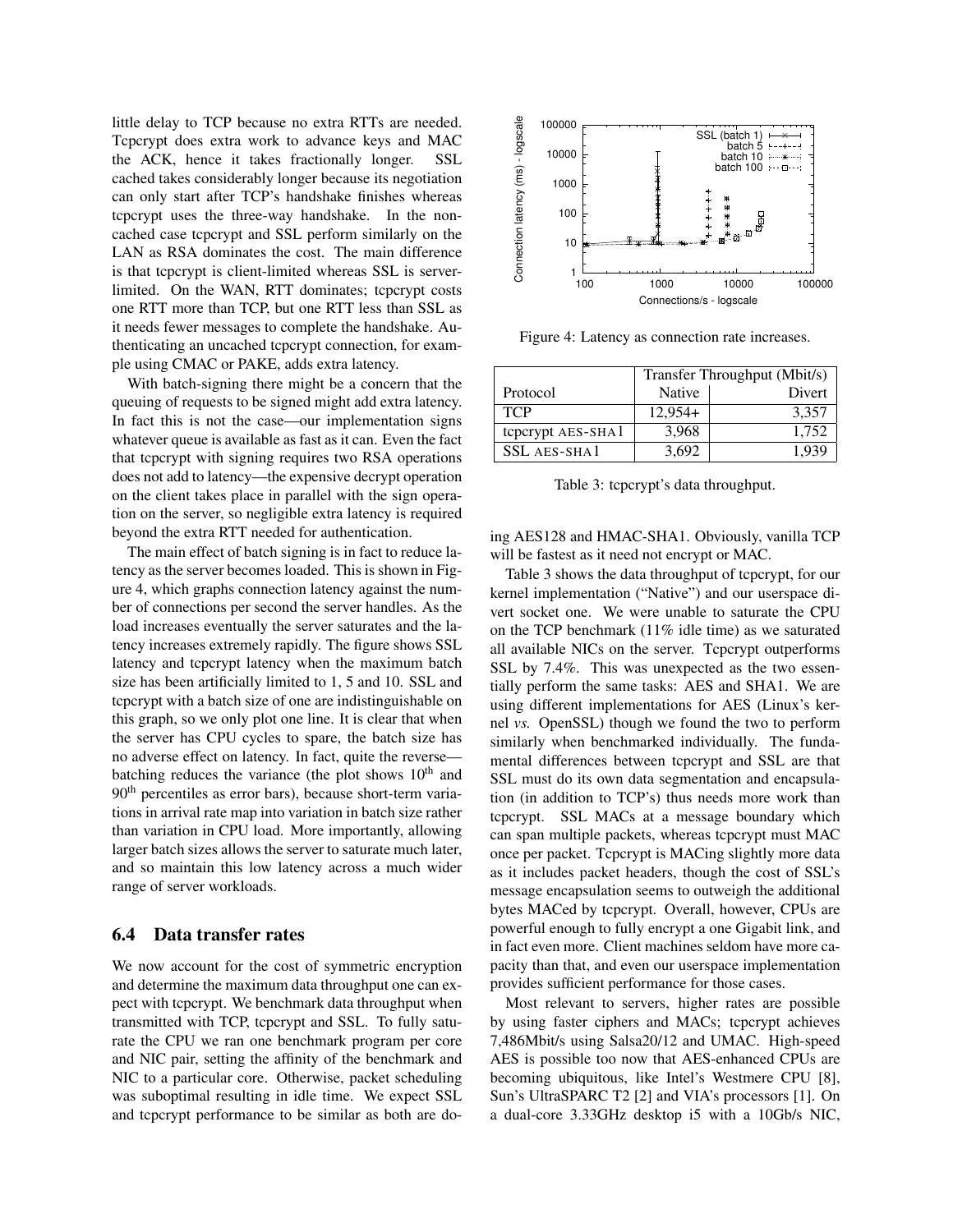|                     |        | Apache, static content (req/s) |  |
|---------------------|--------|--------------------------------|--|
| Protocol            | Native | Divert                         |  |
| <b>TCP</b>          | 60,156 | 27,196                         |  |
| tcpcrypt (cached)   | 42,440 | 20,034                         |  |
| tcpcrypt (uncached) | 19,153 | 14,215                         |  |
| SSL (cached)        | 19,787 | 12,063                         |  |
| SSL (uncached)      | 737    | 705                            |  |

<span id="page-13-0"></span>Table 4: Apache performance serving static content.

tcpcrypt performed 8,835Mbit/s using AES-UMAC, even without TCP segmentation offloading and optimizations in tcpcrypt. As an experiment, we were able to saturate 10Gb/s by using jumbo frames or by overclocking the box to 3.75GHz. We thus soon expect CPUs that will permit 10Gig AES networking—in fact, this is likely possible today if a six-core server i5 is used.

### 6.5 Application performance: Apache

We now study the overhead of tcpcrypt when used in a real application. We test the Apache web server (v2.2.11) serving a 44 byte static file. This setup has low application overhead, emphasizing overhead imposed by the networking stack. With a default configuration, our server can handle 28,400 requests per second though the CPUs remain unsaturated. To fully saturate CPUs, we must run multiple Apache instances, each on a different TCP port, serving traffic on a different NIC. Based on our microbenchmarks, we expect tcpcrypt to outperform SSL and have lower performance than TCP. We do not perform any authentication on this tcpcrypt benchmark, so SSL provides stronger guarantees in this case. However, as discussed earlier, authentication can be added to tcpcrypt at a relatively low cost if needed.

Table [4](#page-13-0) shows the results of our Apache benchmark. Because real-world web traffic is a mix of new and returning clients, connection setup can quickly become a bottleneck for SSL. Tcpcrypt, on the other hand, maintains a high connection rate (31% of native TCP) even for new clients. Note also that the case of small, static files is a worst-case benchmark for connection setup. We tried benchmarking WordPress, a more CPU-intensive application. Neither tcpcrypt nor SSL caused a measurable slowdown. This test demonstrates that ubiquitous encryption is feasible when the application is the bottleneck, and in most cases even if it is not.

## 6.6 Compatibility

Incremental deployment is one of our chief goals. Essentially this entails gracefully falling back to TCP so that connections are guaranteed to succeed. Users will not enable tcpcrypt if doing causes their connections to fail. Tcpcrypt falls back gracefully so long as packets with the CRYPT option do not get dropped. Otherwise, tcpcrypt might indefinitely send SYN packets with the CRYPT option, and the connection would fail when it would succeed using a virgin SYN packet. To gauge whether this is a problem, we initiated tcpcrypt connections to the top 10,000 sites listed on Alexa. Specifically, we sent a SYN with the CRYPT-HELLO option set, expecting to get a SYN-ACK back. If not, we considered the packet dropped. We retransmitted SYNs to detect packet loss. This gives a rough estimate of how many connections would fail because of tcpcrypt.

Of the Alexa top 10,000 sites, we found 15 (0.015%) that did not respond with a SYN-ACK to a tcpcrypt SYN. Of these, three were on the same network. Given such a low failure rate, we are optimistic that tcpcrypt will work most of the time and can be safely deployed. However, by default, tcpcrypt will try to revert to standard TCP in case it does not receive a SYN-ACK after sending a few tcpcrypt SYNs to ensure reachability.

We do not expect tcpcrypt to suffer ECN's fate in terms of compatibility. ECN used reserved bits in the TCP header which would trigger IDSs and cause undefined behavior. Instead, tcpcrypt uses options as dictated by TCP's specification and is not anomalous in any way—for instance, even during re-keying the protocol design ensures that retransmissions always produce the same payload bytes for a given range of sequence numbers. We thus believe that tcpcrypt can safely be deployed on today's Internet as it will, for the majority of users, provide stronger security without breaking connections or noticeably reducing performance.

## 7 Related work

We categorize related work based on the networking stack layer it operates in. The network layer is dominated by IPSec-based solutions. IPSec [\[16\]](#page-15-20) encrypts all data above the network layer. However, IPSec has not enjoyed widespread deployment and use, so a reasonable fear is that tcpcrypt could endure the same fate. Fortunately, several factors make it easier to deploy tcpcrypt and provide greater incentive to do so, leaving us some hope that ubiquitous encryption can succeed at the transport layer even if it has not at the network layer.

A big challenge to IPSec is that it breaks middleboxes that require access to the transport layer. Given the increasing prevalence of NAT in particular, this excludes a large portion of the population from using IPSec. Tcpcrypt, by contrast, operates at the transport layer and so avoids these problems. Another challenge for IPSec is that it is hard to create a notion of a "session" in a connection-less environment (the network layer). Thus, while IPSec is good at authenticating hosts to one an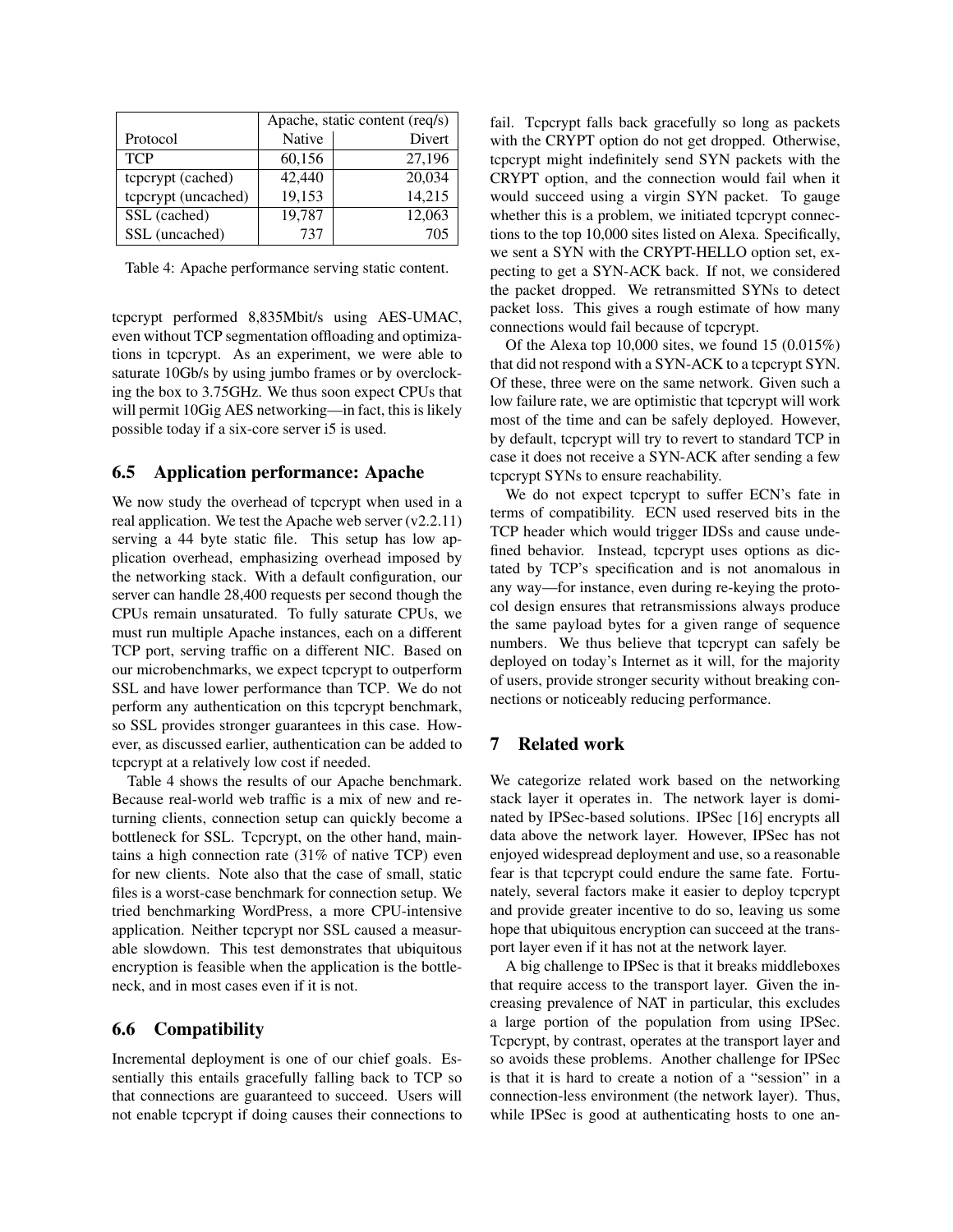other for purposes such as virtual private networks, it would be difficult and cumbersome to authenticate individual users, processes, and connections between hosts. Moreover, some transport-level security issues, such as protecting against wrapped acknowledgment numbers, are harder to reason about in IPSec.

Conversely, there are several incentives for deploying tcpcrypt that have no analogue with IPSec. One is that it can be integrated in a backwards-compatible way with SSL and significantly increase performance. By contrast, SSL over IPSec would require double-encryption, reducing performance. Second, TCP multipath requires a means of authenticating the same endpoint with multiple IP addresses, which tcpcrypt makes much easier. That said, tcpcrypt is less general than IPSec, which encrypts everything above IP, including UDP.

Better Than Nothing Security (BTNS) [\[26\]](#page-15-21) is IPSec without a PKI, thus providing no security guarantees against active attackers. This is similar to default tcpcrypt. However, tcpcrypt additionally exposes the necessary hooks so that applications can perform authenticate in a variety of ways to guarantee security. Opportunistic encryption using IKE [\[23\]](#page-15-22) specifies how to use IPSec with certificates obtained from DNSSEC. Tcpcrypt would need application support to integrate with DNSSEC.

We found no privacy solutions integrated into the transport layer. There are, however, integrity solutions. TCP MD5 [\[11\]](#page-15-23) and AO [\[27\]](#page-15-24) provide authentication and integrity protection within TCP. Tcpcrypt provides more functionality than these options by providing encryption. Moreover, tcpcrypt is fundamentally different as it requires no user setup. The session is established using ephemeral keys, and authentication can happen over the session itself. TCP MD5 and AO require establishing pre-shared secrets through out-of-band means. The main use of TCP MD5 and AO is to protect manually configured BGP sessions, which tcpcrypt can do as well by disabling unauthenticated RST packets. Also, TCP AO does not interoperate with NATs (which is okay for its intended use, as BGP is not usually spoken through NATs).

The dominant encryption solution above the transport layer is SSL [\[22\]](#page-15-25). Tcpcrypt offers a number of benefits over SSL, including better server performance, intrinsic forward secrecy, and integrity protection for the TCP session itself. Tcpcrypt is also more general, as it supports arbitrary authentication mechanisms and does not require a PKI. Finally, tcpcrypt is backward compatible with legacy applications and legacy hosts, which should ease ubiquitous deployment. Being more general, tcpcrypt can be used as a drop-in replacement for SSL, and we have in fact produced an SSL library that falls back to SSL if tcpcrypt is unavailable.

ObsTCP [\[17\]](#page-15-26) also aims to provide opportunistic en-

cryption, but is only designed to provide security in aggregate, not for specifically targeted connections. The author states, "We continue to advocate TLS as the only user facing transport security," meaning ObsTCP will duplicate encryption done by TLS, not protect transport headers, and not integrate with application-level authentication. ObsTCP requires no new TCP options and no extra round trips for connection setup, but the downside is that applications must be modified and that the first connection between two hosts remains unencrypted unless one knows that the other supports ObsTCP.

While tcpcrypt combines only well-known techniques, no other existing protocol can accomplish all of its goals. Specifically, tcpcrypt can be incrementally deployed on today's Internet, works out-of-the-box (even through NATs) without manual configuration, provides high enough performance to be on by default, and allows applications to integrate transport-layer security with arbitrary higher-level authentication techniques. The Internet demands higher security, hardware is ready for it, and the cryptographic techniques were waiting to be pieced together; tcpcrypt does so, and we believe our evaluation shows it could be readily deployed.

## 8 Conclusion

Tcpcrypt demonstrates that ubiquitous encryption of TCP traffic is technically feasible on modern hardware. By leveraging the asymmetry of common public key ciphers, it is possible for a server to accept and service around 20,000 tcpcrypt connections per second without session caching. Even higher rates are possible with caching. Data transfer rates are not an issue either; AES-SHA1 encryption and integrity protection can be done at several gigabits per second without hardware support on 2008-era hardware. The newest Intel CPUs incorporating AES instructions are even faster—tcpcrypt can reach 9Gb/s using AES-UMAC on a dual-core i5 desktop, suggesting that six-core i5 servers should handle 10Gb/s. These results suggest that tcpcrypt should have a negligible impact on the vast majority of applications.

The main contribution of this work is not performance, though this is a prerequisite. There are no new cryptographic primitives, nor is the protocol especially novel. The main contribution is from putting well-understood components together in the right way to permit rapid and universal deployment of opportunistic encryption, and then providing the right hooks to encourage innovation and deployment of much better and more appropriate application-level authentication. This ability to integrate transport-layer security with application-level authentication largely obviates the need for applications to encrypt their own network traffic, thereby minimizing duplication of functionality.